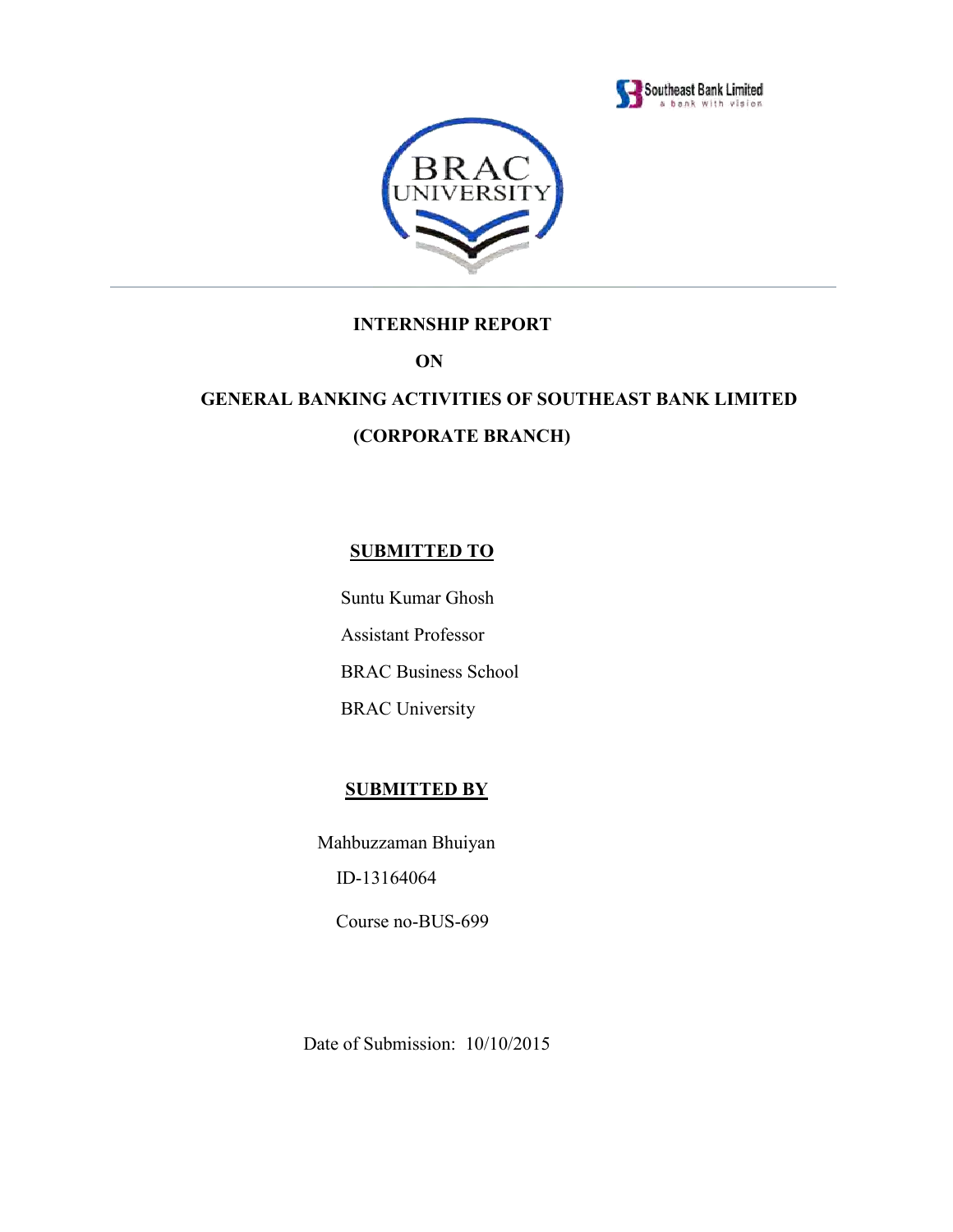10 October 2015

Suntu Kumar Ghosh Assistant Professor BRAC Business School BRAC University

Sub: Submission of Internship Report

Dear Sir,

It is my great pleasure to submit the Internship report entitled "General Banking activities of Southeast Bank Limited" to you. As per requirement of MBA, I have completed the Internship in Southeast Bank Limited. I have tried to exert all the knowledge that I gathered through my working with this branch of SEBL.

My internship in Southeast Bank Limited was a worthwhile experience and the exposure of such an organization would be valuable for me. Before facing the real business world, I have gathered prior knowledge about the organization culture.

Thank you very much for your kind co-operation without which this Internship Report cannot be completed. I like to take every opportunity to express my gratitude of indebtedness to you. Thank you very much for your kind co-operation.

Sincerely yours,

.............................

Mahbuzzaman Bhuiyan ID-13164064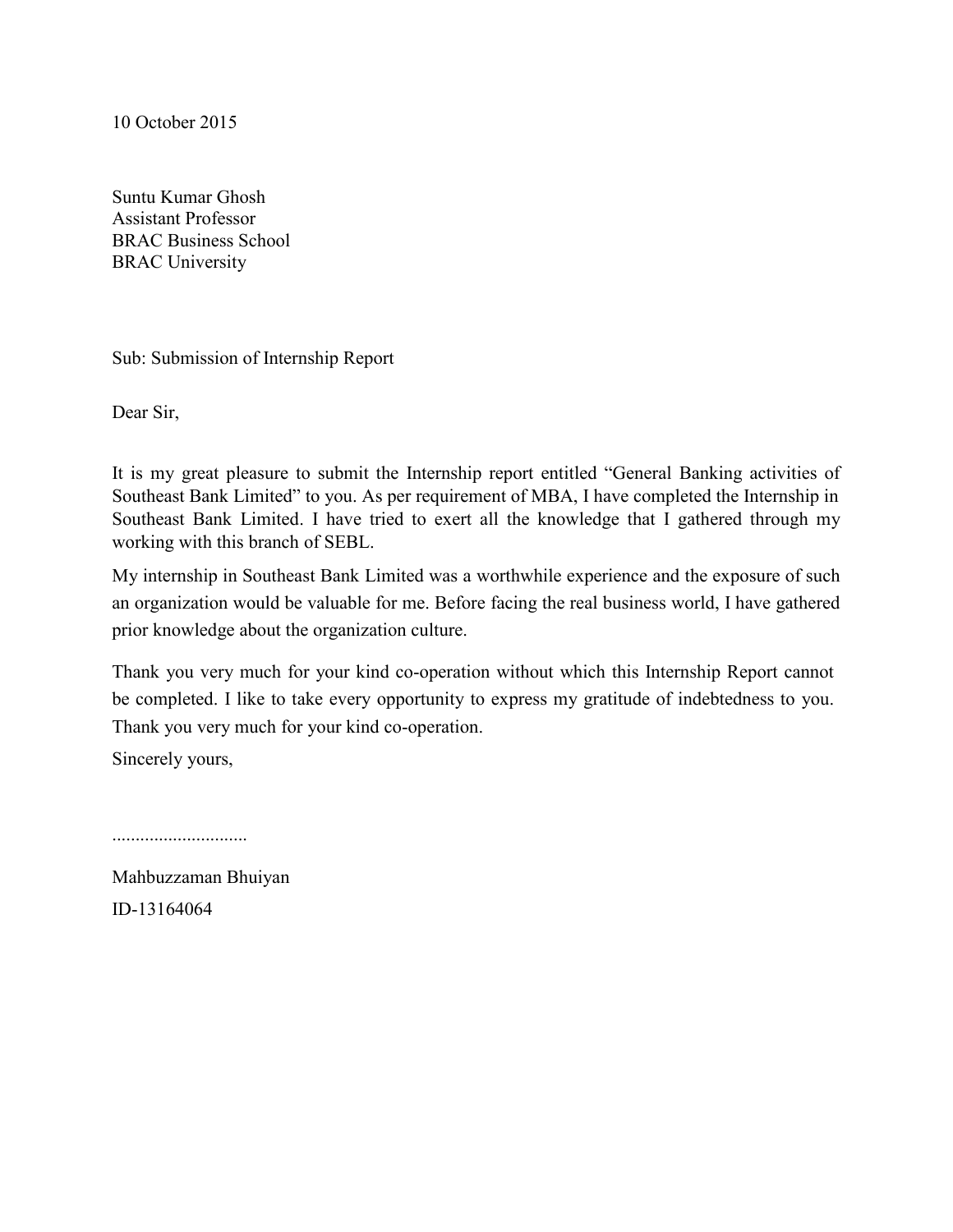#### **ACKHOWELDGEMENT**

At first I would like to express my gratitude to Almighty Allah who has given me opportunity to go through the total process of internship and to write a report in this regard.

I would like to take the opportunity to express my gratitude to Suntu Kumar Ghosh Assistant Professor, Faculty of Business Administration, BRAC Business School whose direction, guidance and support helped me a lot in writing this report.

It was a great pleasure for me to work in Southeast Bank Limited (Corporate Branch) as an intern. I thank all the employees for being friendly and cooperative. I was taught lots of important things throughout my internship career because of their proper attention and cooperation.

My deepest appreciation and special thanks goes to Mr. Abdul Batin Chowdhury (EVP) Head of Corporate Branch, Md. Anowarul Kabir (VP) the Manager Operation of Southeast Bank Ltd Corporate Branch, for extending his support in compiling this report. I would especially like to thank Ms. Rifat Binte Hasan, senior principal officer of Southeast Bank Ltd. Corporate Branch who helped me a lot during my Internship days with valuable advices, guidance and necessary information.

At last I must mention the wonderful working environment and group commitment of this bank that has enabled me a lot deal to do and observe the banking activities during my internship period of three months. Finally, I convey my sincere thanks to my friends who inspire in different ways to complete the report and the course as well.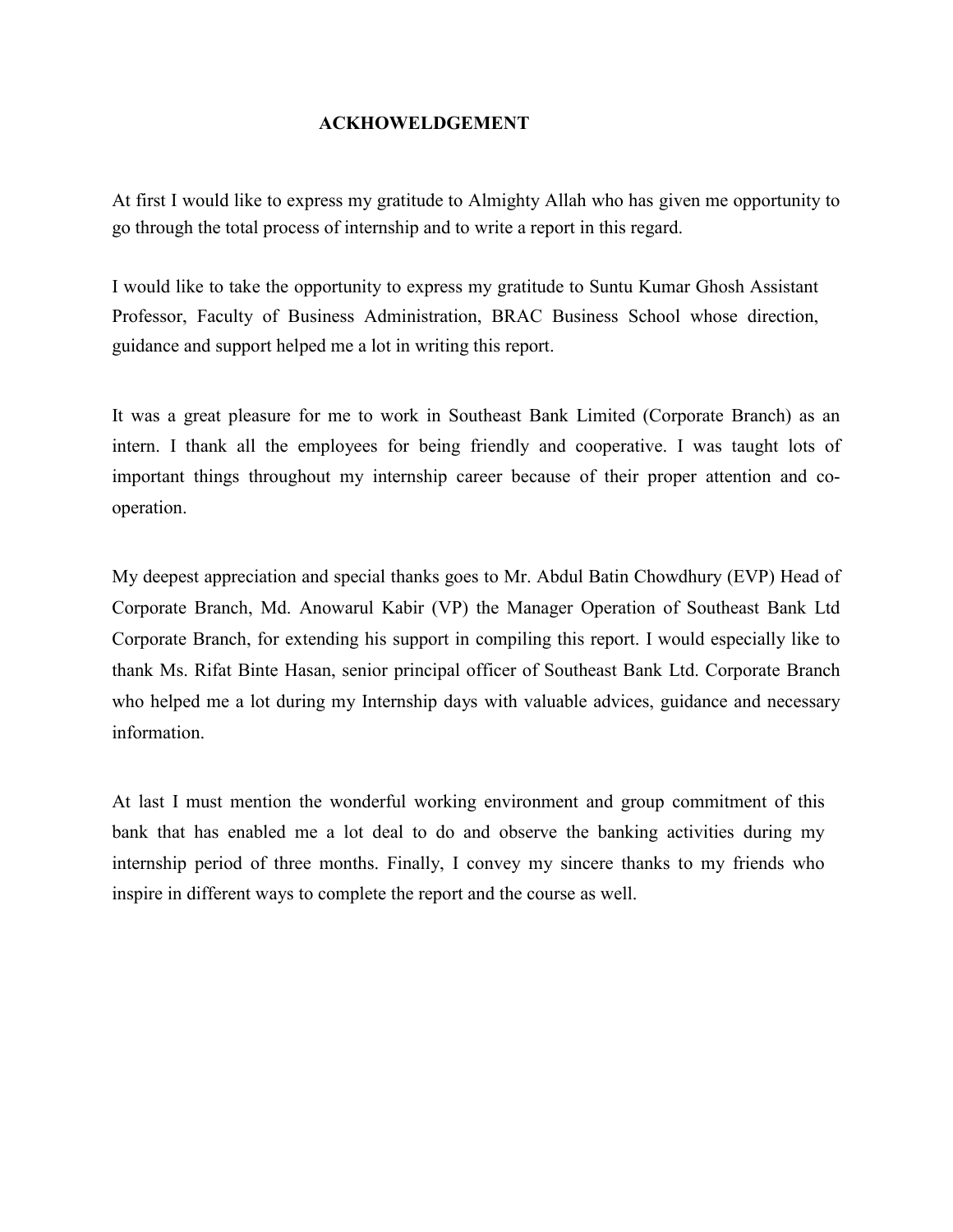# **TABLE OF CONTENT**

|       | <b>EXECUTIVE SUMMARY</b>                                                                                                                  | 02                    |
|-------|-------------------------------------------------------------------------------------------------------------------------------------------|-----------------------|
| 1.0   | <b>CHAPTER ONE: INTRODUCTION</b>                                                                                                          | 03 to 04              |
| 1.1   | Background of the Report                                                                                                                  | 03                    |
| 1.2   | Objectives of the study                                                                                                                   | 03                    |
| 1.3   | Data Collection                                                                                                                           |                       |
| 1.3.1 | Primary Data                                                                                                                              | 03                    |
| 1.3.2 | <b>Secondary Data</b>                                                                                                                     | 04                    |
| 1.4   | Scope of the study                                                                                                                        | 04                    |
| 1.5   | Limitations                                                                                                                               | 04                    |
| 2.0.1 | Chapter Two: History and Overview of Southeast Bank<br>Limited                                                                            | $\overline{0}5$ to 07 |
| 2.2   | Mission, vision, goal and commitment                                                                                                      | 07                    |
| 3.0   | <b>Chapter Three: My Responsibilities</b>                                                                                                 | 09 to 12              |
| 3.1   | Project Work: Comparison among SEBL general Banking,<br>Standard chartered bank and Brac bank General banking<br>Activities               | 13                    |
| 4.0   | <b>GENERAL BANKING ACTIVITIES</b>                                                                                                         | 14 to 25              |
| 4.1   | Customer Services of SOUTH EAST BANK:                                                                                                     | 14                    |
| 4.2   | Types of Accounts: CD Account, Savings Bank (SB)<br>Account, Special Notice Deposit (SND) Account, Fixed<br>Deposit Receipt (FDR) Account | 14                    |
| 4.3   | SEBL Consumer Banking Products are: MSS, PSS,<br>DBS, MIS, MS                                                                             | 16                    |
| 4.4   | <b>Account Closing</b>                                                                                                                    | 19                    |
| 4.5   | Remittance, Payment Order Issue/Collection                                                                                                | 19                    |
| 4.6   | <b>Demand Draft Issue/Collection</b>                                                                                                      | $\overline{21}$       |
| 4.7   | <b>IBC/OBC</b>                                                                                                                            | 22                    |
| 4.8   | <b>Accounts Department</b>                                                                                                                | $\overline{23}$       |
| 4.9   | <b>CASH:</b>                                                                                                                              | $\overline{23}$       |
| 4.10  | Transfer and Clearing                                                                                                                     | 24                    |
| 5.0.1 | Chapter Four: Critical Observation & Findings Of Problem                                                                                  | 26 to 30              |
| 5.2   | Recommendations                                                                                                                           | 27                    |
| 5.3   | Conclusion                                                                                                                                | 28                    |
|       | References                                                                                                                                | 29                    |
|       | Appendix                                                                                                                                  | $\overline{30}$       |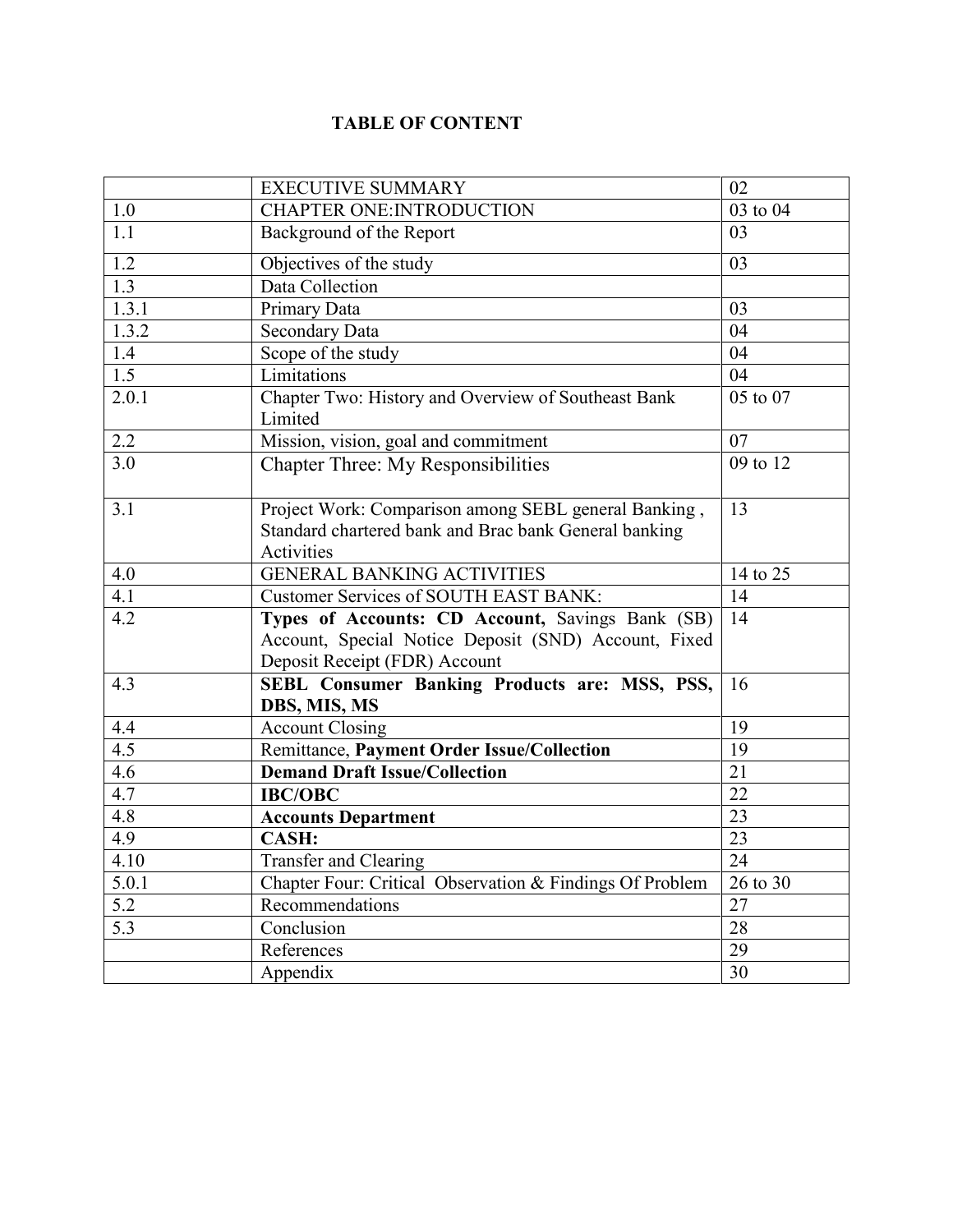#### **EXECUTIVE SUMMARY**

I have completed my internship report using Practical working knowledge. I was assigned to pursue internship on **"General Banking Activities"** of Southeast Bank Ltd, Corporate Branch Dhaka**.** There are some differences between theories and practice. Due to complete the report, I worked at corporate branch in Southeast Bank Ltd. The employee who associated with general bank the help me to complete the report by providing various information. From them learn much practical activity. Southeast Bank Limited, a second generation private Bank, emerged in 1995 amid liberalization of global economies. In its arduous journey since, Southeast Bank has succeeded in realizing the dreams of those who established it.

Today it is one of the country's leading banks in the private sector contributing significantly to the national economy. The Authorized Capital of the Bank today is BDT 15,000 million. Its Paid-Up-Capital and Reserve reached BDT 27,462.09 millions. The Bank had 2,221 Staff of whom 190 were Executives, 1,590 were Officers and 441 were other officers .Those are approximate current information. Annual general meeting of Southeast bank limited was held on December 31, 2014.

The internship report is a partial requirement of MBA. As a part of internship program, I was working at Corporate Branch of Southeast Bank Limited. During the internship program I have learned extensively about commercial banking operation.

This report explores Southeast Bank activities as one of the leading non-government organization. This report contains information about all commercial activities that the bank deals with. I have mainly focused on General Banking system of Southeast Bank Limited in this report.

General banking operation includes all the general activities performed by the bank. I have discussed about different types of account holder and different types of account such as Saving Account, Current Account, Fixed Deposit Rate (FDR), Pension Saving Scheme (PSS) & other existing accounts with their rates and other activities of General Banking in detail.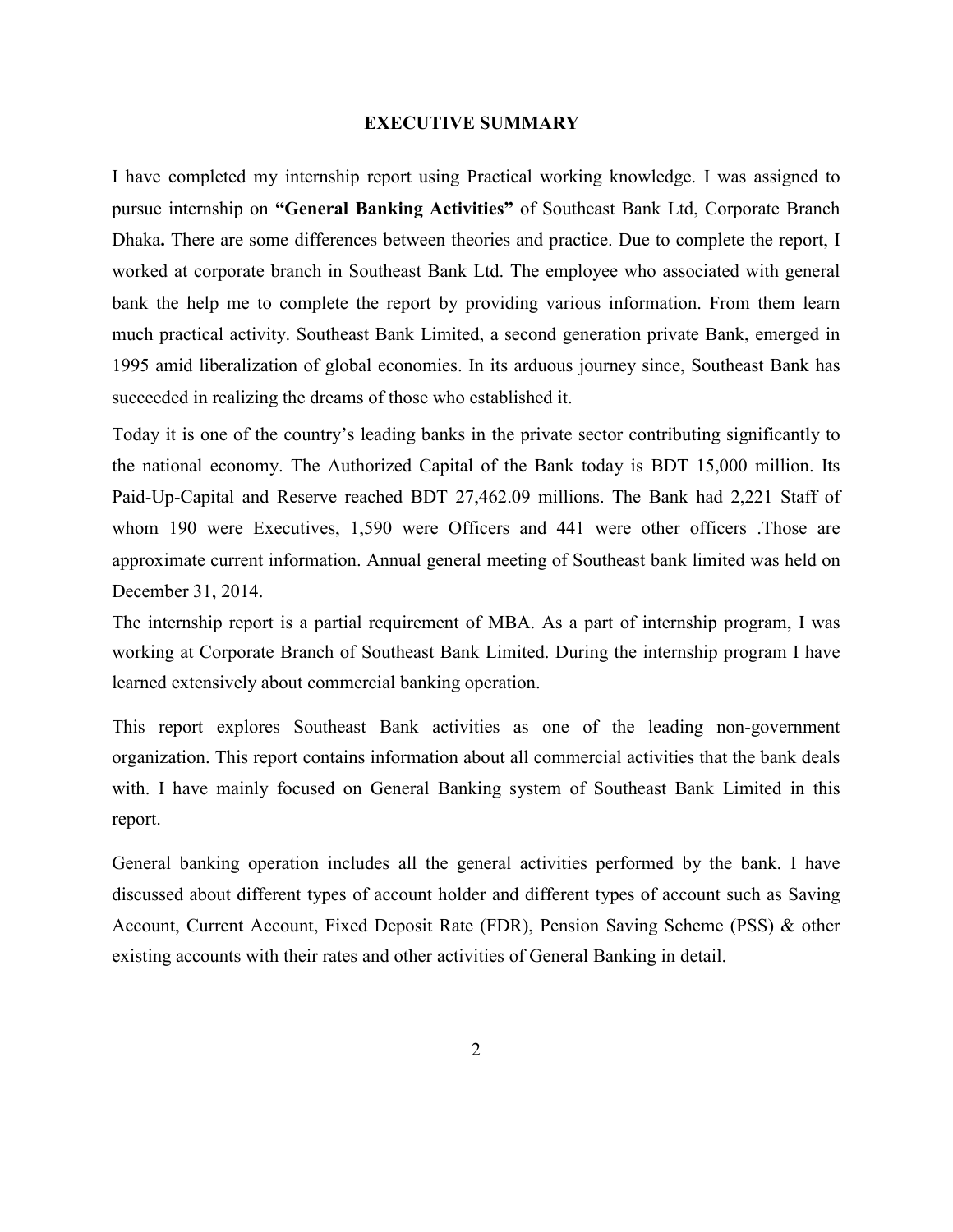# **Chapter- 01 Introduction**

#### **1.1 Background of the Report:**

As a student of Masters of Business Administration (MBA) everyone has to conduct a practical orientation in any organization for fulfilling the requirements of the 12 weeks Internship Program. The main purpose of the program is to expose the students to the real world situation. This report is done as a partial requirement of the internship program for the MBA students. This report is prepared for the internship program consisting of a major in depth study of the total banking business of Southeast Bank Ltd. Practical knowledge is fundamental for the application of theoretical intelligence. Bearing this in mind and internship program was being included in the MBA curriculum. The goal of this analysis is to expose the student in the organizational work situation and also to provide an opportunity for applying classroom learning in practice. There are some difference between theories and practice.

## **1.2. Objectives of the study:**

- To present an overview of Southeast bank limited
- To get an idea regarding General Banking Section
- Identify problems and recommend suggestion for the successful operation of the bank

## **1.3. Data collection**:

This report has been prepared on the basis of my experience. I have collected information from bank during my internship. Here both primary and secondary data have been used to complete this report.

#### **1.3.1. Primary Data:**

Primary data were collected from Corporate Branch of Southeast bank (SEBL).This branch was my working place for the last three months. During the period interview of the officers of different departments were taken. Besides, I have observed different organizational procedures and also communicated directly with customers.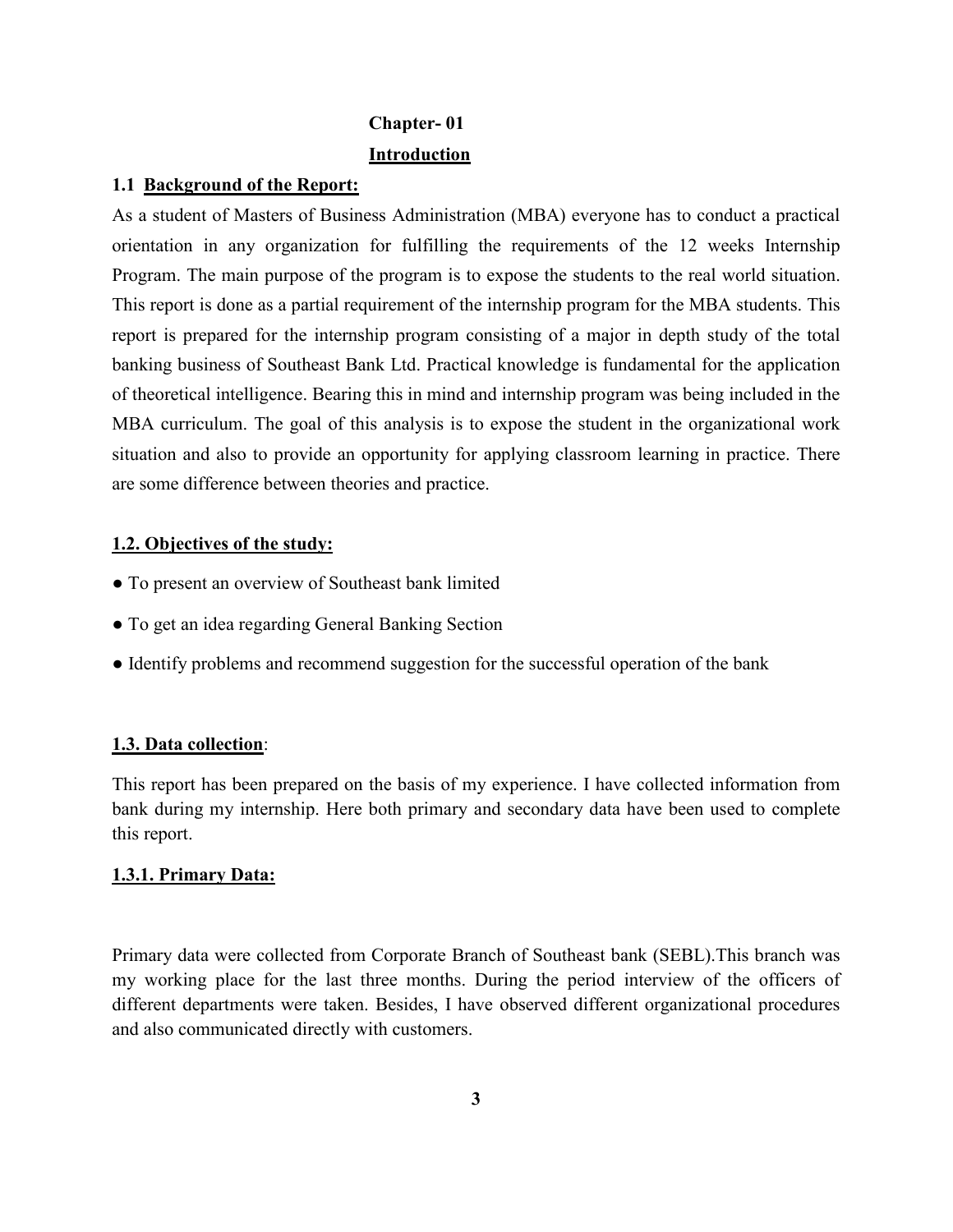## **1.3.2. Secondary Data:**

- Internal official documents and records (Examples: Rate sheet, backup etc)
- Annual report of SEBL
- Operational process

# **1.4. Scope of the study:**

In my report I have highlighted the working process of GB (General banking), Clearing section, Account section and Cash section of Southeast bank Ltd. The scope of the report covers the comprehensive knowledge of Southeast Bank Ltd (SEBL). I have tried to analyze and evaluate General Banking based on my work experience, adequate information and discussion with Bank employees. This report is broadly organized into three chapters. The first one is Background section, the second is about the general banking section, cash, clearing and accounts section and last one is problems and recommendations. Finally I have come with conclusion.

## **1.5. Limitations:**

I had to face different problems while preparing this internship report. Those problems are as follows:

- The organization maintains confidentiality about certain information
- The complete information is not available in website
- Time is very insufficient.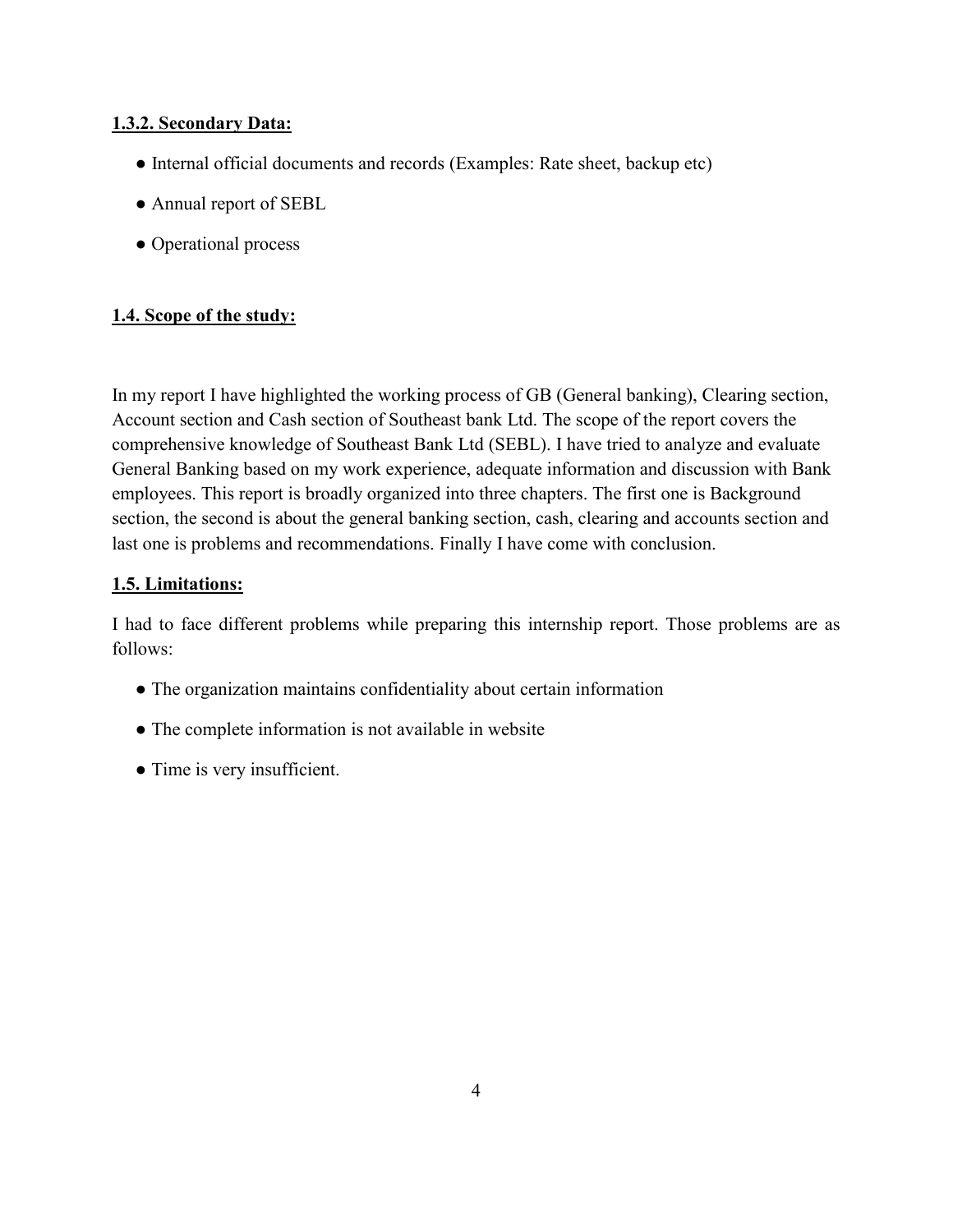#### **Chapter-02**

#### **History and Overview of Southeast Bank Limited**

#### **2.1 History:**

Southeast bank Limited is a scheduled commercial bank in the private sector establishes under the ambit of Bank Company Act, 1991 and incorporation as a public limited company under Company Act, 1994 on March 12, 1995.During this short span of time the Bank is successful in positioning itself as a progressive and dynamic financial institution in the country. The bank achieved the certificate of commencement of business by Registrar of Join Stock Companies and firms on the date of its incorporation and started its operations under its private sector. Bangladesh Bank issued banking License to the bank on March 25, 1995.Mr.m.Saifur Rahaman.Former finance minister of Bangladesh inaugurated the foremost branch of the bank at 1, Dilkusha commercial Area, Dhaka on  $25<sup>th</sup>$  of the same year. In view of above, the bank within a period of 20 years of its operation achieved a remarkable success and met up capital adequacy requirement of Bangladesh Bank. In present the Bank has 113 branches which they are leading very successfully all over Bangladeshi Southeast Bank was established by leading business personalities and eminent industrialists of the country with stakes in various segments of the national economy. They established the Bank with a vision to bring efficient and professional banking service to the people and the business community of Bangladesh to help the national economy grow. The incumbent Chairman of the Bank is Mr. Alamgir Kabir, FCA, a professional Chartered Accountant. The Bank's Managing Director is Mr. Shahid Hossain, a young and eminent banker of the country with 30 years.The Bank's operations are built upon unequivocal emphasis on effective corporate governance. The objective is to create, promote and build longterm company value. The Bank's first and the highest priority is to provide effective services and maximum satisfaction to the customers. The ethos of harmony and co-operation is widely practiced in the Bank. We take pride in the fact that the public and private face of the Bank is one and identical. We believe that transparency in decision-making, monitoring mechanism and full disclosure to shareholders and regulatory authorities are essential aspects of Bank's corporate governance and that they create an intense pressure to rationalize Bank's services and search for new competitive advantages. We work ceaselessly within these parameters a team of efficient professionals manages the Bank. They create and generate an environment of trust and discipline that encourages everybody in the Bank to work together for achieving the objectives of the Bank. The culture of maintaining congenial work-environment in the Bank has further enabled to benchmark themselves better against management expectations. A commitment to quality and excellence in service is the hallmark of their identity in its arduous journey since; Southeast Bank has succeeded in realizing the dreams of those who established it. Today it is one of the country's leading banks in the private sector contributing significantly to the national economy.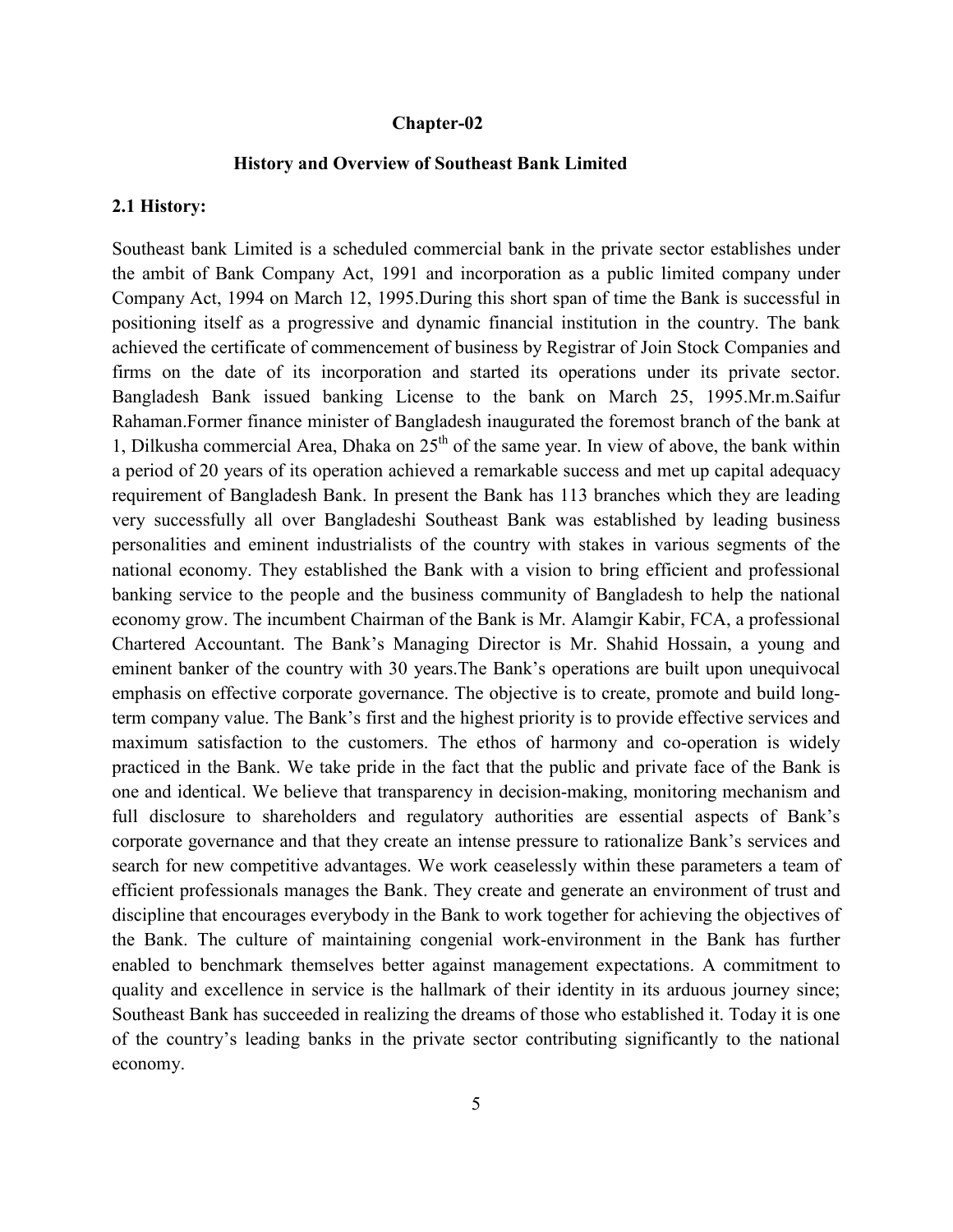| Certificate of Incorporation            | March 12, 1995                                     |
|-----------------------------------------|----------------------------------------------------|
| Certificate of Commencement of Business | March 12, 1995                                     |
| <b>Bangladesh Bank license</b>          | March 23, 1995                                     |
| <b>First Branch Opened</b>              | May 25, 1995                                       |
| <b>Authorized Capital</b>               | 15,000.00 Million                                  |
| Paid-Up-Capital and Reserve reached     | BDT 27,462.09 million(as on December 31,<br>2014)  |
| Profit after provision and income tax   | BDT 3,836.94 million (as on December 31,<br>2014)  |
| <b>Total</b> assets                     | BDT 236,608.40million (as on December<br>31, 2014) |
| Deposit                                 | 189,472.54                                         |
| Investment                              | 56,378.59                                          |
| <b>Import Business</b>                  | 155,691.00                                         |
| <b>Export Business</b>                  | 112,137.60                                         |
| <b>BDT</b> in million                   |                                                    |
| Number of Branches till 2014            | 113                                                |
| Number of Employees                     | 2221                                               |
| Number of Share Holders                 | 58,169                                             |
| Dividend(CASH) in 2014                  | 16%                                                |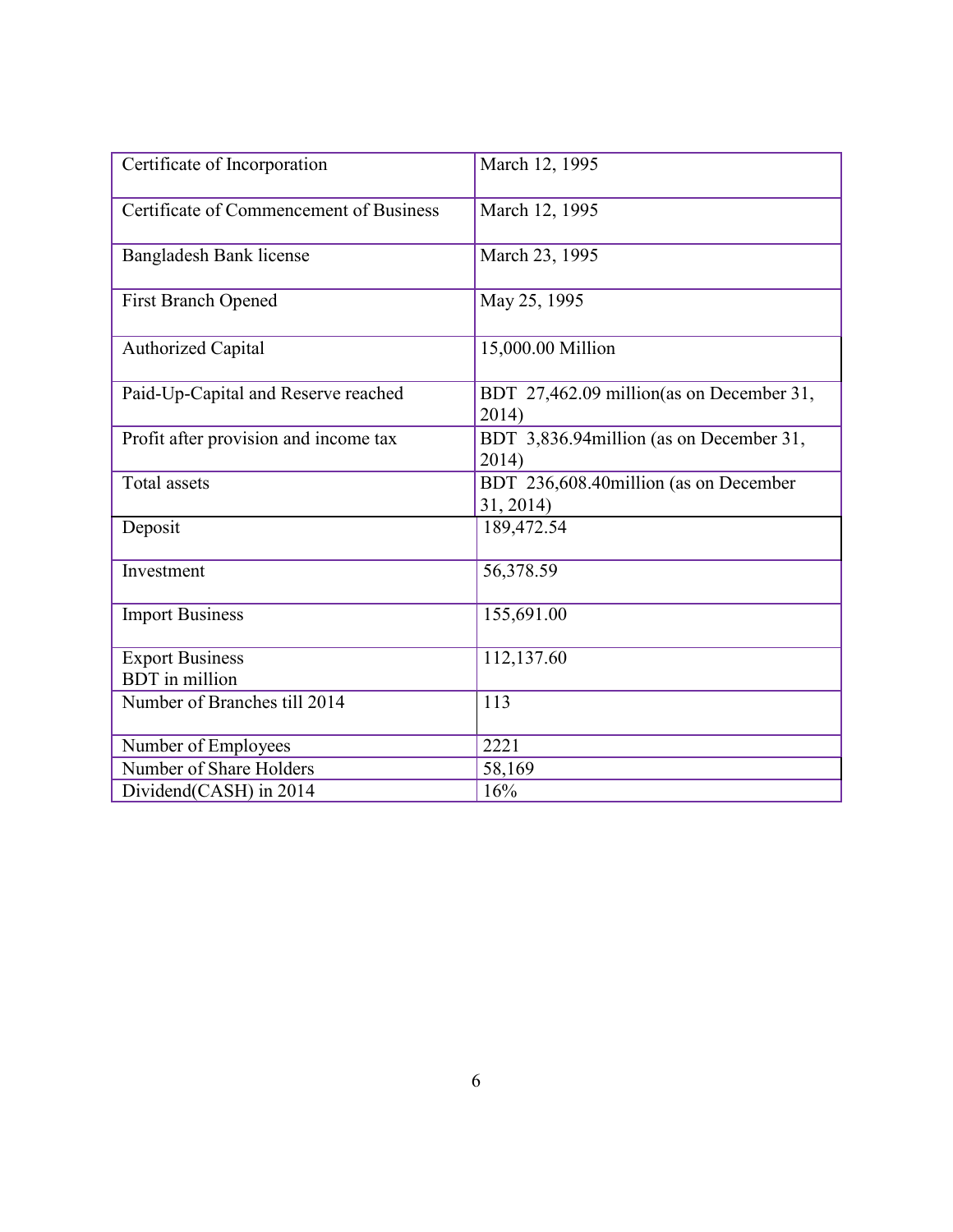#### **2.2 Mission, vision, goal and commitment:**

#### **Core Values:**

- Integrity Respect Fairness Harmony Team Spirit Courtesy Commitment
- Service Excellence Insight and Spirit Enthusiasm for Work Business Ethics

#### **Core Strengths:**

**●** Transparent and Quick Decision Making ● Efficient Team of Performers ● Satisfied Customers ● Internal Control and Compliance ● Skilled Risk Management ● Diversification

## **Core Competencies:**

- **●** Knowledge Experience and Expertise Customer Focus Transparency Determination
- Zeal for Improvement Reliability Pursuit of Disciplined Growth Strategy

**Vision:** To be a premier banking institution in Bangladesh and contribute significantly to the

national economy.

#### **Missions:**

- ●Highly quality financial service with the help of the latest technology
- ●Fast and accurate customer service
- ●Balance growth strategy
- ●High standard business ethics
- ●Steady return on shareholders'" equity
- ●It innovative banking at competitive price
- ●Attract and retain quality human resource
- ●Firm commitment to the society and the growth of national economy

#### **Commitment to Clients:**

- **●** Provide service with high degree of professionalism and use of modern technology
- Create long term relationship based on mutual trust
- Respond to customer needs with speed and accuracy
- Share their values and beliefs
- Grow as our customers grow
- Provide products and service at competitive pricing
- Ensure safety and security of customers' valuables in trust with us

#### **Corporate Slogan:**

…...A bank with vision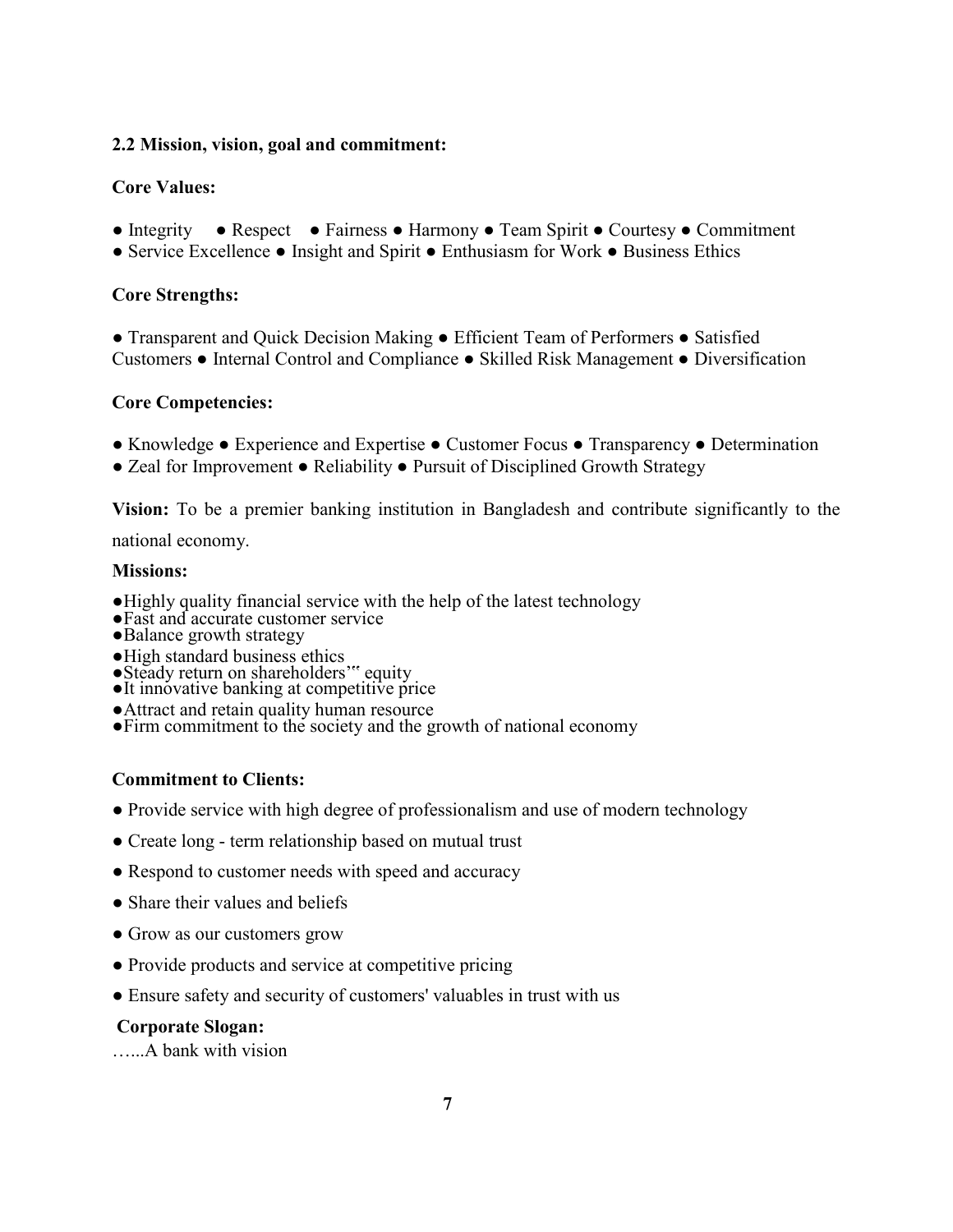|                                    | President & Managing Director   |                    |
|------------------------------------|---------------------------------|--------------------|
|                                    | Deputy Managing Director        |                    |
|                                    | Senior Executive vice president |                    |
|                                    | Executive vice president        |                    |
|                                    | vice president                  |                    |
|                                    | First vice president            |                    |
|                                    | Senior vice president           |                    |
|                                    | Assistant vice president        |                    |
|                                    | Senior Principal Officer        |                    |
|                                    | Principal Officer               |                    |
|                                    |                                 |                    |
| Management Trainee                 | <b>Executive Officer</b>        | <b>Entry Level</b> |
| Probationary Officer               | Senior Officer                  | <b>Entry Level</b> |
| <b>Trainee Officer</b>             | Officer                         | <b>Entry Level</b> |
| Trainee Junior Officer             | Junior Officer                  | <b>Entry Level</b> |
| <b>Trainee Assistant Officer</b>   | <b>Assistant Officer</b>        | <b>Entry Level</b> |
| <b>Trainee Computer</b><br>Officer | Junior Officer (Computer)       | Entry Level        |
| Trainee Cash Officer               | Junior Officer (Cash)           | <b>Entry Level</b> |
|                                    | <b>Trainee Assistant</b>        | <b>Entry Level</b> |

# **Hierarchy of Southeast Bank Limited:**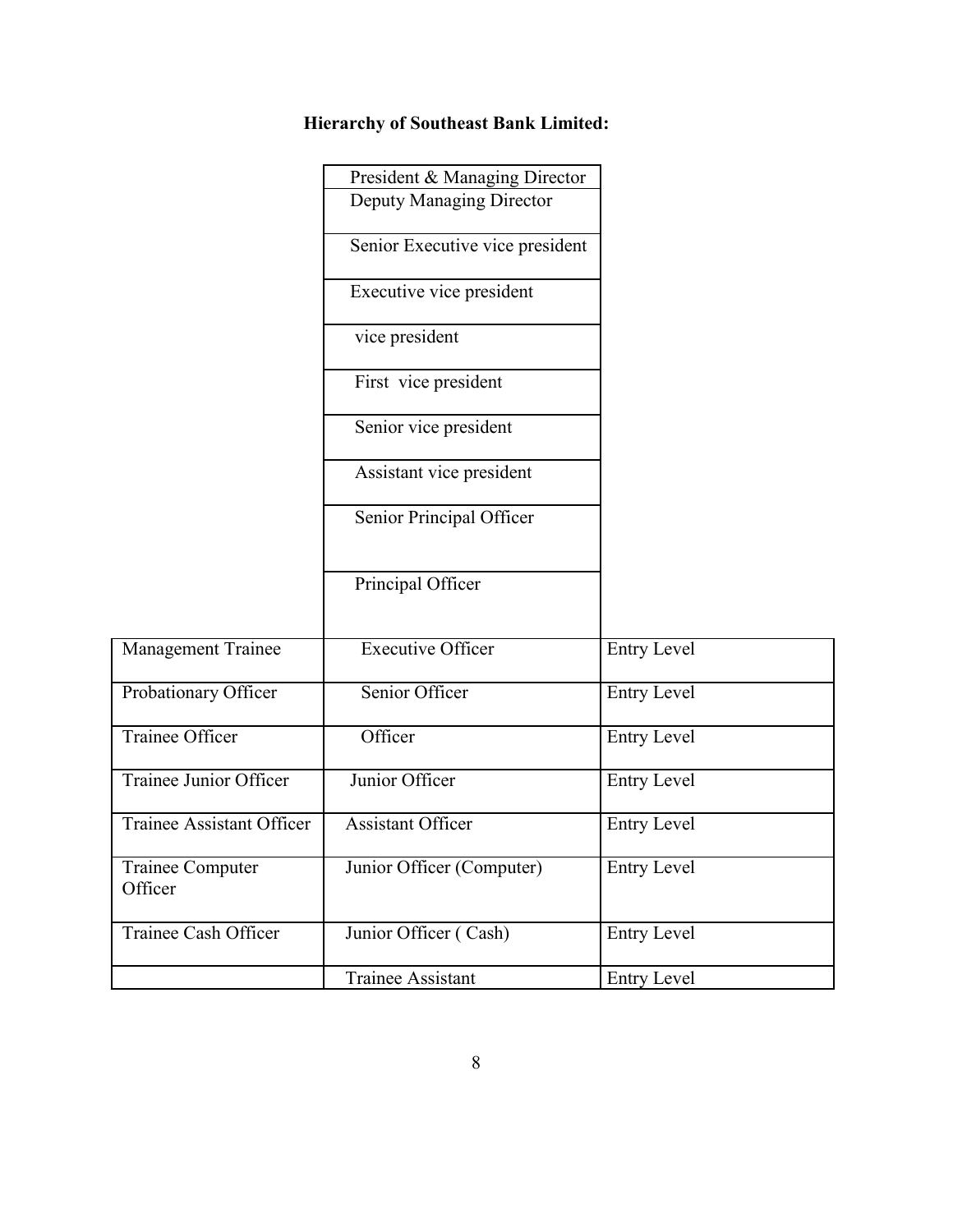#### **Chapter 3**

#### **MY RESPONSIBILITIES**

In every bank every officer has different desk to do their job similarly in SEBL, Corporate branch has different desk for every officer but as an internee they also give me one place to do work with them. At first my supervisor gives me an opportunity to do work in front desk which is under General Banking. There various types work is done by officers and I also do those types of works with them. Like, Registered the name and amount in the maturity date of Fixed Deposit, Issuing Cheque books, Giving Information to the customers about the A/C opening, Schemes, FDR rate etc. As an internee I was not permitted to do more responsible work. So, my main job was to observe their work how they are doing more responsible work and to do that work as per officers instruction. Under General Banking A/C opening section my job was to entry the FDR maturity date in the register .Every morning a long FDR maturity sheet come from IT section .In that sheet all the name list of the account holders are there who has FIXED Deposit in SEBL, Corporate branch, At first I bring all the register for entry the name and amount of the maturity. People can do FDR for some different types such as: 1(one) month, 3(three) months.6(six) months, 1(one) year. In particular that if any ones FDR become matured that I enter their maturity date, the amount and cut the amounts excise duty which is depends on person's profit. After that if any one comes to do pay order officers make the pay order and I make the entry of that pay order in the register with the charge (vat  $+$  commission). Providing information to the customers is a big responsibility. Some people come to Open A/C. That can be Savings or Current. Another comes to open A/C for Proprietorship or for limited company. Some people want to know about the short term deposit or schemes then I have provided them that information.

**Account Opening:** Providing proper information how to open Savings account, Current account (personal and corporate), Fixed deposit, Double bonus Scheme (DBS), Monthly Saving Scheme (MSS), Pensioner Saving Scheme (PSS), Millionaire Scheme.

#### **Procedure of Account Opening:**

#### **Account Opening (Normal Account):**

- Collect an Account opening form from the Bank.
- Fill all the requirements of the form.
- Nominee is must be specified.
- Photograph is most important for any account.

▫ The account holder sign of his/her own self in front or the specific bank principle Officer in the account opening form.

▫ National Id Photocopy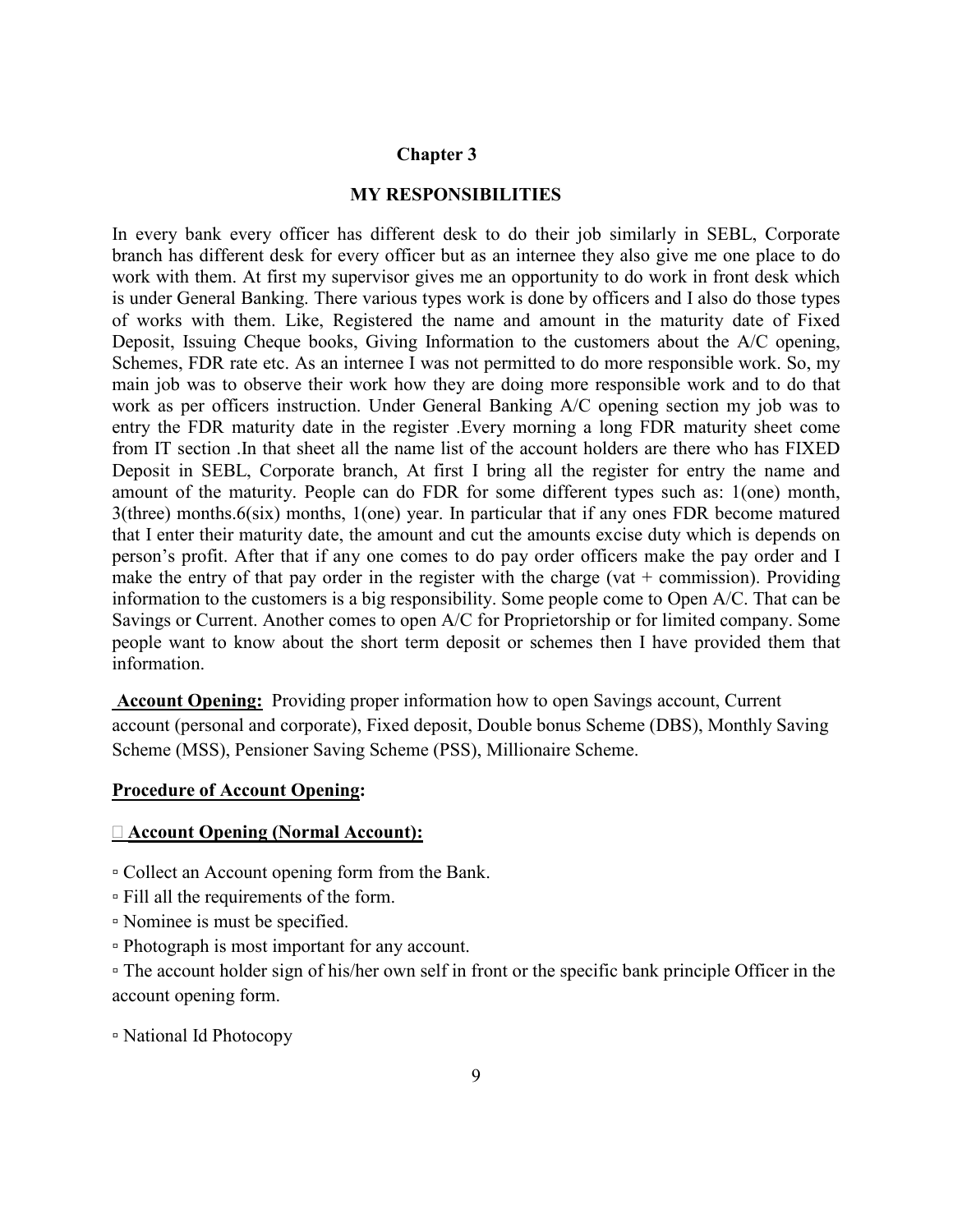## **Account Opening (Saving Account):**

▫ Collect an Account opening form from the Bank.

- Fill all the requirements of the form.
- Nominee is must be specified.
- Photograph is most important for any account.

▫ The account holder sign of his/her own self in front or the specific bank principle Officer in the account opening form.

▫ To open this account the most important things is that Passport Photocopy or the Word Commissioner Certificate must have to add with the account opening form.

## **Account Opening (Current Deposit Account):**

▫ Collect an Account opening form from the Bank.

- Fill all the requirements of the form.
- Nominee is must be specified.
- Photograph is most important for any account.
- To open this account the most important things is that Passport Photocopy or the Word

Commissioner Certificate must have to add with the account opening form and also enclose the form 12 with the account opening form.

## **Checklist of Documents to be obtained for various types of ACCOUNTS:**

## **Sole Proprietorship:**

- 1. Signature Card.
- 2. Photograph of signatories attested by introducer.
- 3. Copy of valid Trade License.
- 4. TIN Certificate.
- 5. National ID/ photocopy of passport/ voter ID card.
- 6. KYC form.

## **Partnership:**

- 1. Signature Card.
- 2. Photography of signatories attested by introducer.
- 3. Partnership Deed.
- 4. Partners letter of authority to open account and authorization for operation.
- 5. Copy of valid Trade License.
- 6. National ID/ photocopy of passport/ voter ID card.
- 7. KYC form.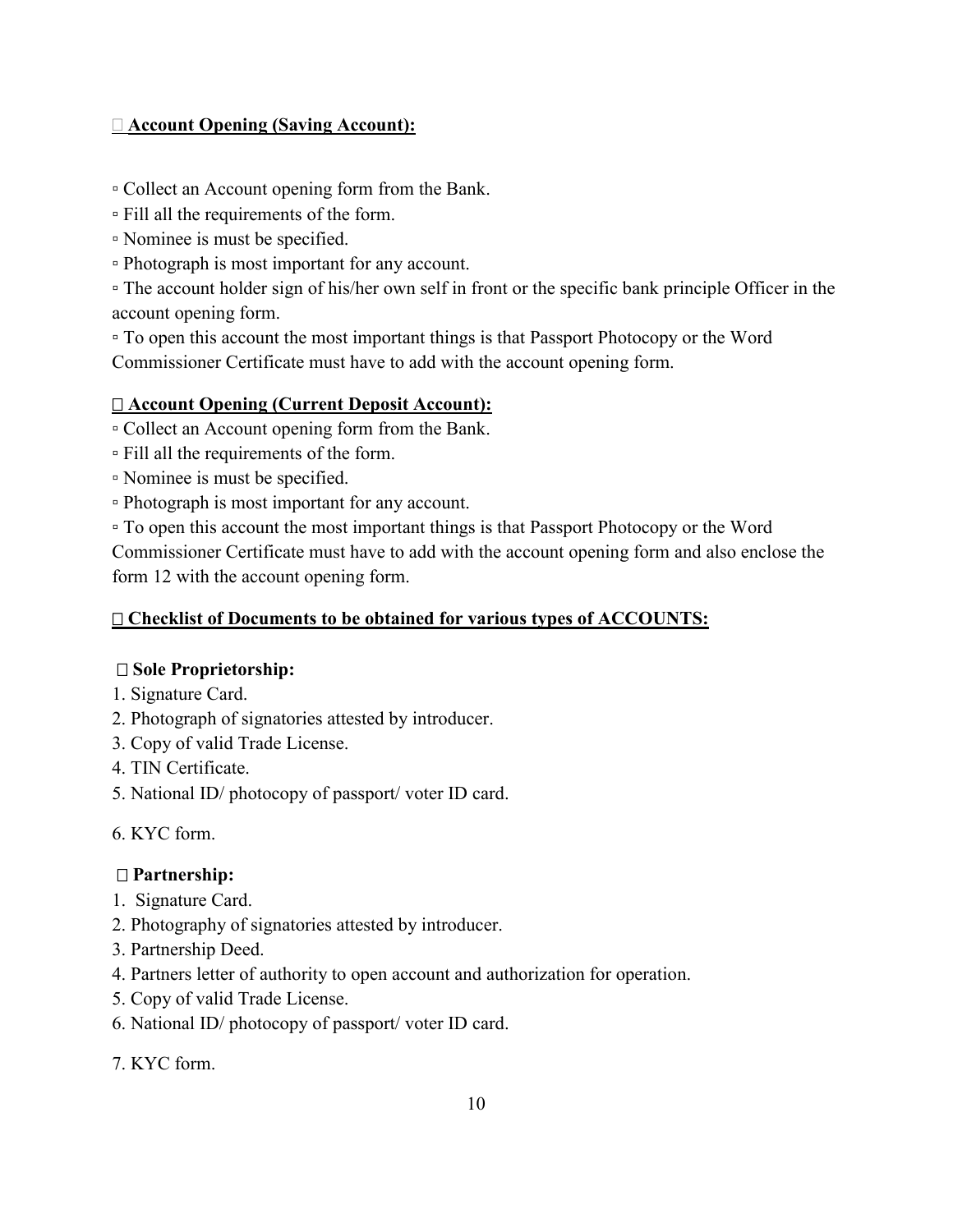## **Limited Liability Company:**

- 1. Signature Card.
- 2. Photograph of signatories attested by introducer.
- 3. Copy of Memorandum and Articles of Association (Certified by RJSC).
- 4. Copy of Certificate of Incorporation and commencement of business (In case of public Ltd. Co.).
- 5. Copy of Board Resolution to open the account and authorization for operation.
- 6. List of Directors and signatories along with addresses.
- 7. Latest copy of From XII.
- 8. KYC form.

## **Association/Trust/Society:**

- 1. Signature Card.
- 2. Photograph of signatories attested by introducer.
- 3. Copy of Resolution of governing body to open the account and authorization for operation.
- 4. Copy of consolation / bylaws/ rules.
- 5. Certificate of registration.
- 6. List of authorized signatories and members of the governing bodies along with address.
- 7. Trust Deed (for Trust account only).

## **Cheque Book Issues:**

## **Types of Cheque Book's:**

- Savings Account 10 Leaves
- Current Deposit Account 20 Leaves
- Current Deposit Account 50 Leaves (CDF)
- Over Draft Account 50 leaves (OD)
- Short Term Deposit Account 50 leaves (STD) NB: CDTF: Current Deposit Twenty Five CDF: Current Deposit Fifty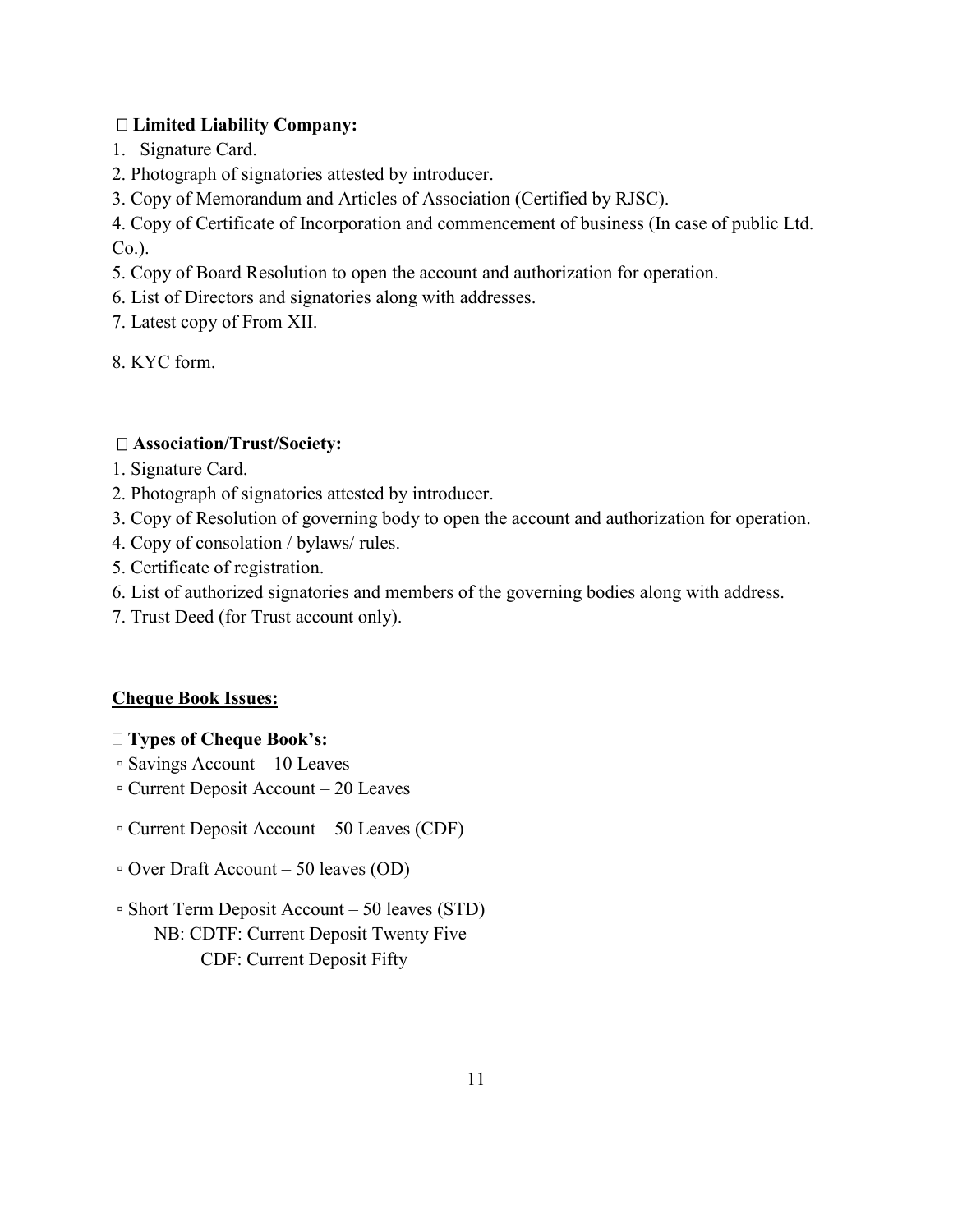#### **Cheque Issuing is Two Types:**

- Direct requisition slip
- Cheque Book's requisition slip

Customers Service Officer receives these types of slip from the client's and gives the cheque books under processing. Processing means Cheque Book's collect from the VOLT and the put account number in the cheque book, write down the serial number of the cheque book in the requisition slip and cheque book register, then Verified client signature. After all these things the Principal Officer sign in the cheque leaves, after his sign the client receive the cheque book. Then the Officer posting that cheque books leaves number in the computer data processing system. A cover file containing the requisition slip is effectively preserved as vouchers. If any defect is noticed by the ledger keeper, he makes a remark to that effect on the requisition slip and forward it to the cancellation officer to decide whether a new checkbook to be issued to the customer or not.

**Remittance:** In remittance desk I was working a few days here at first customer collect a form and fill up all the requirement like Sender Name, sender country, Receiver Name, PIN number, present Address, Mobile Number, national id photocopy/passport copy and customer must show their original copy of NID/Passport. Southeast bank limited has a contact with few company such as Aftab Currency, RIA currency, BRAC Sajjan, Xpress money etc.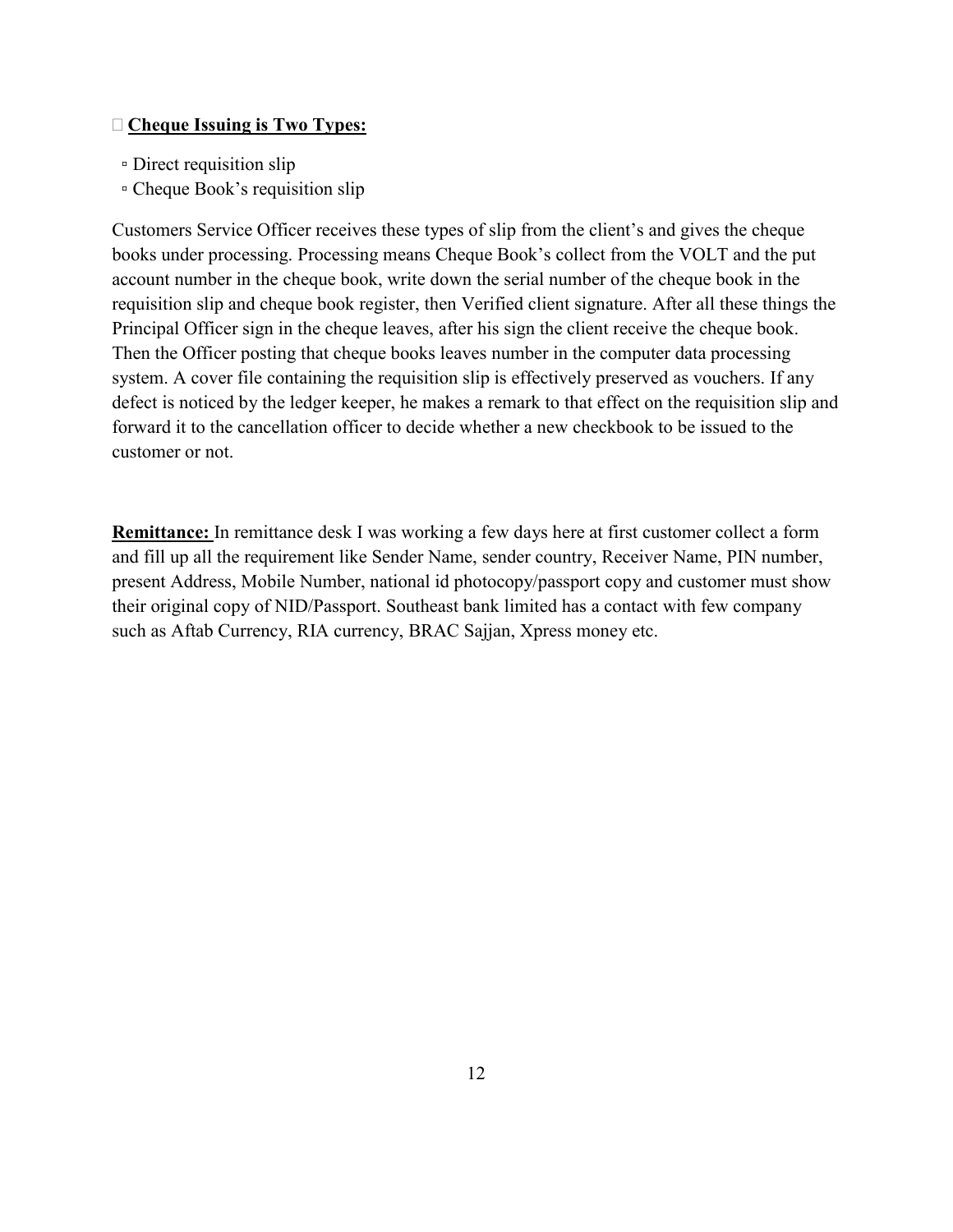#### **3.1 Project Work:**

**Objective:** Comparison among SEBL general Banking, Standard chartered bank and Brac bank ltd. General banking Activities.

**Data Collection:** secondary sources, most of the data collected from internet.

**Limitation:** Difficult to find proper information about general banking activities of different bank, there are not sufficient information given.

General banking is the starting point of all the banking operations. It is the department, which provides day-to-day services to the customers. Every day it receives deposits from the customers and meets their demand for cash by honoring cheques. It opens new accounts, remit funds, issues bank drafts and pay orders etc. Since bank is confined to provide the services everyday, general banking is also known as "retail banking". In SEBL general banking is known as conventional banking , Standard chartered BANK and Brac Bank called Retail banking. Products and services are also different among these bank. Brac bank provides various kinds of products than SEBL bank.

Brac Bank ltd. Savings A/c provides separate kinds of savings A/C: Triple Benefits Savings Account, Savings Classic A/C, Aporajita Account, Future Star Account. Highest rate of interest in savings account is 6%. Current account: [Current Classic Account,](http://www.bracbank.com/Current-Classic-Account.php) Current Plus A/C, Ezee Account, Campus Account, Salary Account.

Term Deposits: DPS, Fixed Deposit General, Flexi DPS, Interest First Fixed Deposit, Freedom Fixed Deposit, Abiram fixed deposit,Unit fixed deposit, Non-resident foreign currency account. Standard Chartered general banking activities are: Super savers premium A/C, Super savers A/C, E-savers A/C, School Banking A/C.

Current Account: Fast Current account, Foreign currency current account, RFCD, Convertible and Non-Convertible Current Account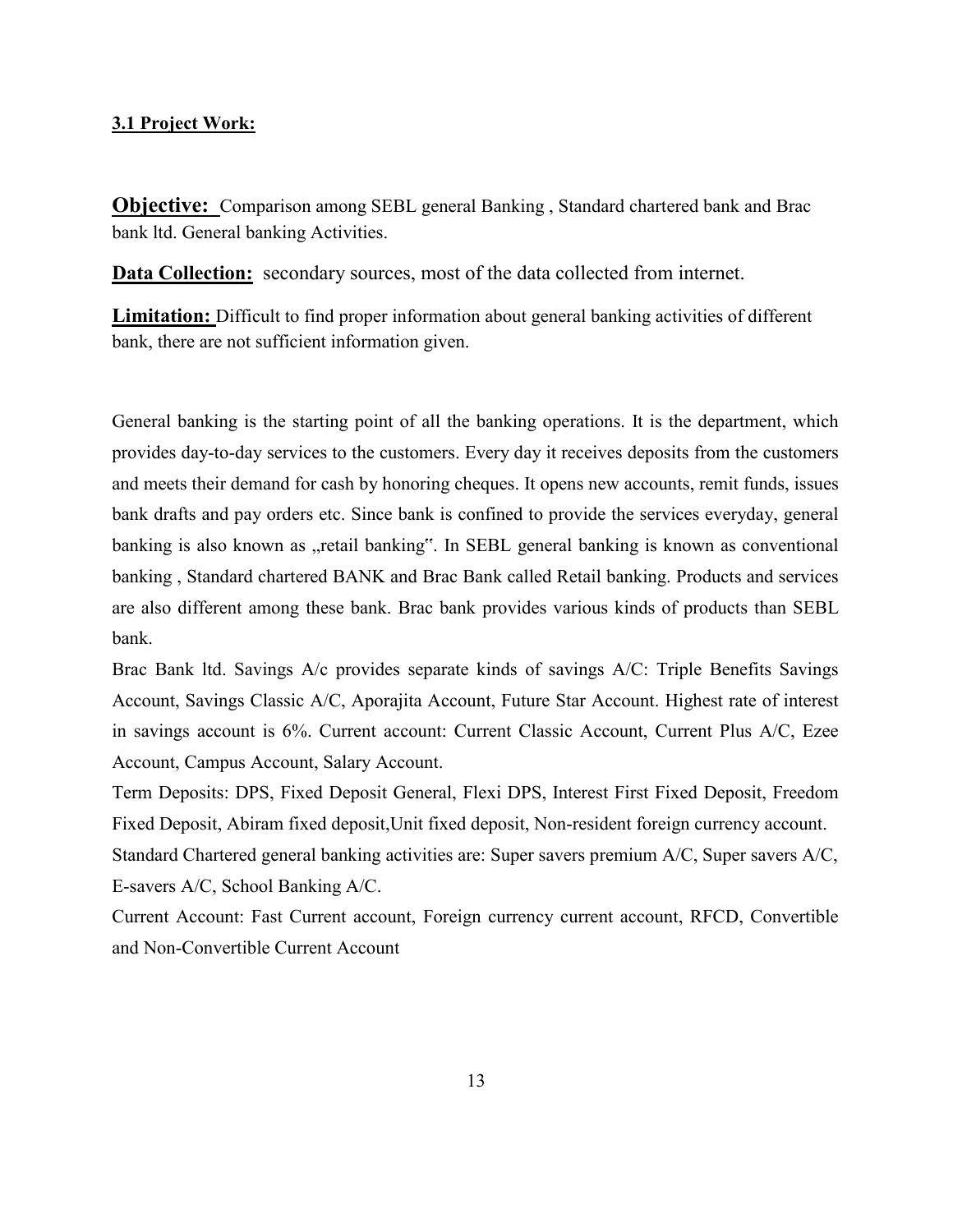# **Chapter 4**

# **General Banking**

## **General Banking consists of the many sections in the branch. These are:**

□ Customer Service.

 $\Box$  Account Opening/Closing.  $\Box$  Remittance  $\Box$  Payment Order Issue  $\Box$  Demand Draft Issue/Collection  $\Box$  IBC/OBC Collection  $\Box$  Account's Department.

- Clearing.
- Transfer.
- Cash.

# **4.1Customer Services of SOUTH EAST BANK:**

 Professional merit and Competency, Flexibility, Determination and Dedication are the core resources that SEBL consider to be of paramount importance for building a client oriented modern banking. Customer satisfaction is SEBL foremost professional undertaking. Therefore, a satisfied client is SEBL precious product and they consider them SEBL ambassador in the mark.

## **4.2. Types of Accounts:**

# ● **Current Deposits (CD) Account:**

Current Deposit (CD) Account is a transactional account where there is no restriction on number of transactions in the account. Current Deposit (CD) Account can be opened for individuals and business concerns including non-profit organizations.

- Interest Rate 0.00%
- Individual Account
- Proprietor Ship Account
- Limited Company Account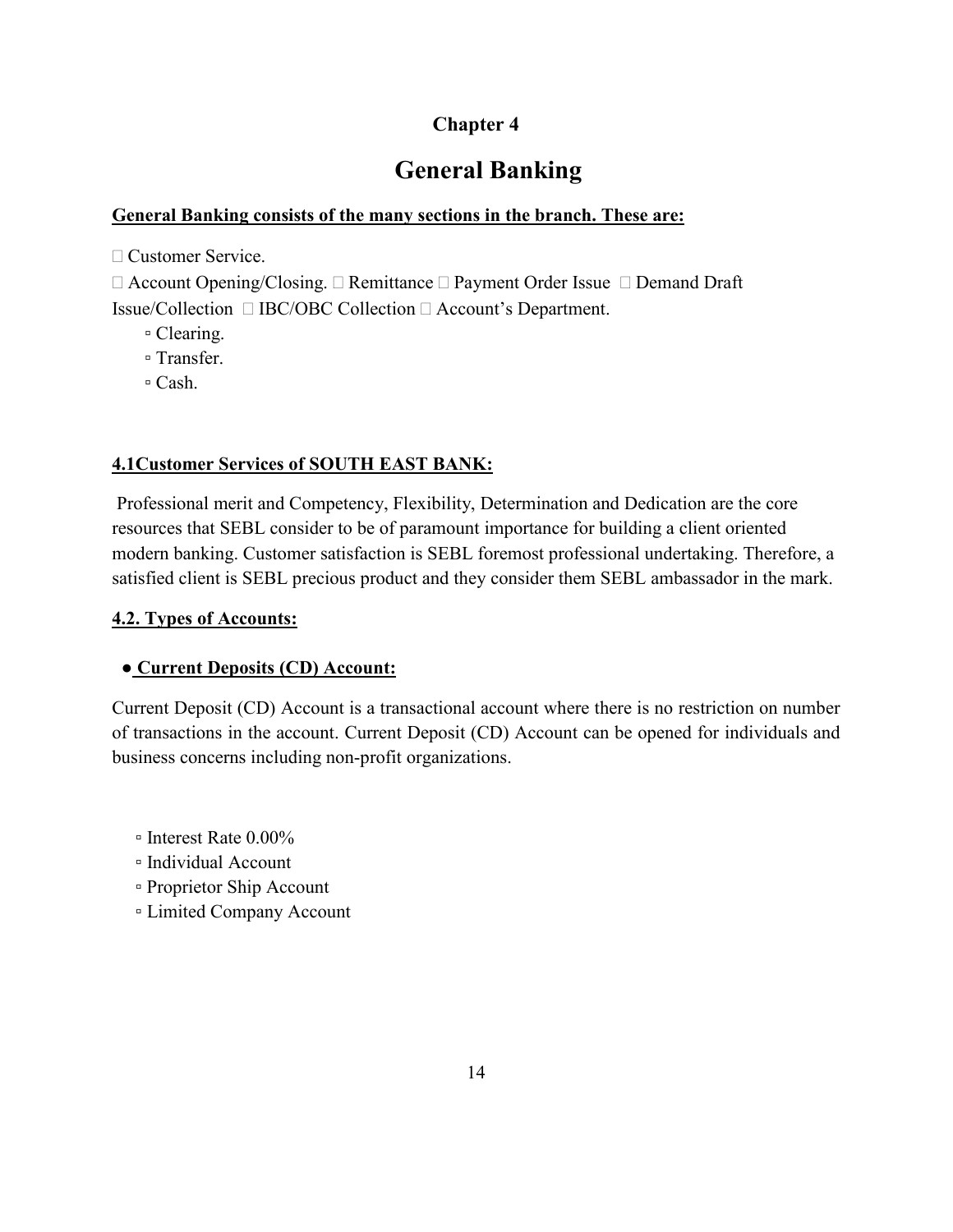**●Savings Bank (SB) Account:** Savings Bank (SB) Account is designed for individual savers who want to save a small part of their income which may be used in the near future and also intend to have some profitable returns on such savings. They can deposit a small amount and can withdraw whenever they desire but the total numbers of withdrawals over a period of time are limited

- Interest Rate 5.0%
- Individual Account
- Joint Account
- Proprietor Ship Account
- Limited Company Account

 ● **Special Notice Deposit (SND) Account**: Special Notice Deposit (SND) Account is an interest bearing deposit where advance notice of 7 to 30 days required for amount withdrawal. SND A/C is usually opened by Firms, Corporate Financial Institution.

Currently interest rates are as under above which is subject to change time to time.

| <b>Special Notice Deposit (SND) Account</b>                                               |                                                        |                                                         |                                                          |                             |
|-------------------------------------------------------------------------------------------|--------------------------------------------------------|---------------------------------------------------------|----------------------------------------------------------|-----------------------------|
| <b>Banks and NBFIs: 5.00%</b>                                                             |                                                        |                                                         |                                                          |                             |
| <b>Customers</b>                                                                          |                                                        |                                                         |                                                          |                             |
| Below Tk. 1.00<br>Crore                                                                   | Tk. 1.00 Crore & above<br>but below Tk. 25.00<br>Crore | Tk. 25.00 Crore &<br>above but below Tk.<br>50.00 Crore | Tk. 50.00 Crore &<br>above but below Tk.<br>100.00 Crore | Tk. 100.00 Crore &<br>above |
| 4.00%                                                                                     | 5.00%                                                  | 6.00%                                                   | 7.00%                                                    | 7.50%                       |
| Mother Account (IPO): Will be fixed upon approval from Head Office on case to case basis. |                                                        |                                                         |                                                          |                             |

Fees and Charges: As per existing schedule of charges which is separately displayed/shown on the web site.

 ●**Fixed Deposit Receipt (FDR) Account:** Fixed Deposit Receipt (FDR) Account offers the customers the opportunity to invest a fixed amount for a fixed period at a fixed rate of interest. The customers have the option to re - invest their funds both principal amount and interest amount on maturity or principal amount and the interest amount being paid into their SB or CD accounts.

#### **Features and Benefits:**

- Money can grow with attractive interest rate with flexible tenure.
- Automatic renewal facility at maturity.
- Loan facility against FDR Account to meet urgent financial needs.
- Premature closure facility available at prevailing savings rate (Conditions Apply).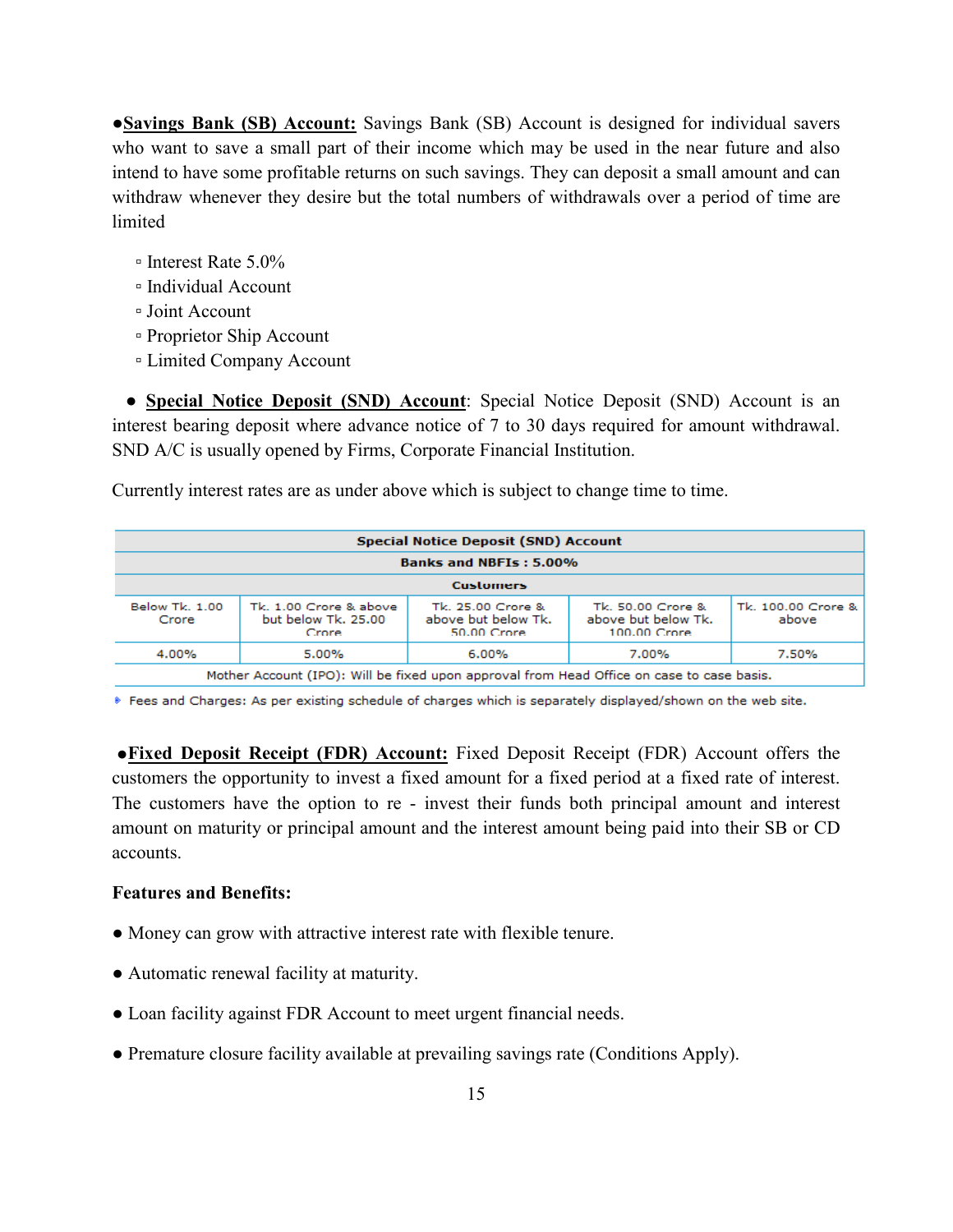**Rate of Interest & Fees:** Currently the rate of interest is as under which is subject to change time to time.

| <b>Fixed Deposit Receipt (FDR)</b><br><b>Account</b> | <b>For Both Individuals and Corporate</b> |
|------------------------------------------------------|-------------------------------------------|
|                                                      | For any amount                            |
| 1 (one) month                                        | $6.00\%$                                  |
| 3 (three) months                                     | 8.50%                                     |
| 6 (six) months                                       | 8.50%                                     |
| 1 (one) year                                         | 8.50%                                     |

#### **4.3 SEBL Consumer Banking Products are:**

- 1. SEB Monthly Saving Scheme (MSS).
- 2. SEB Pensioner Saving Scheme (PSS).
- 3. Double Benefit Scheme (DBS)
- 4. Monthly Income Scheme (MIS) 5. Millionaire Scheme

● **SEBL Monthly Saving Scheme (MSS):** Your dreams may turn into reality through Southeast bank's Monthly Savings Scheme (MSS)

## **Features and Benefits:**

- Hassle Free Deposit.
- Loan of Maximum 80% against the lien of the MSS amount deposited can be availed.
- Can close the account before maturity.

# **Eligibility:**

- Account can be opened in the name of individual or in joint names.
- Only Resident Bangladeshi National is allowed to open MSS Account.
- Account can be opened at any time of the month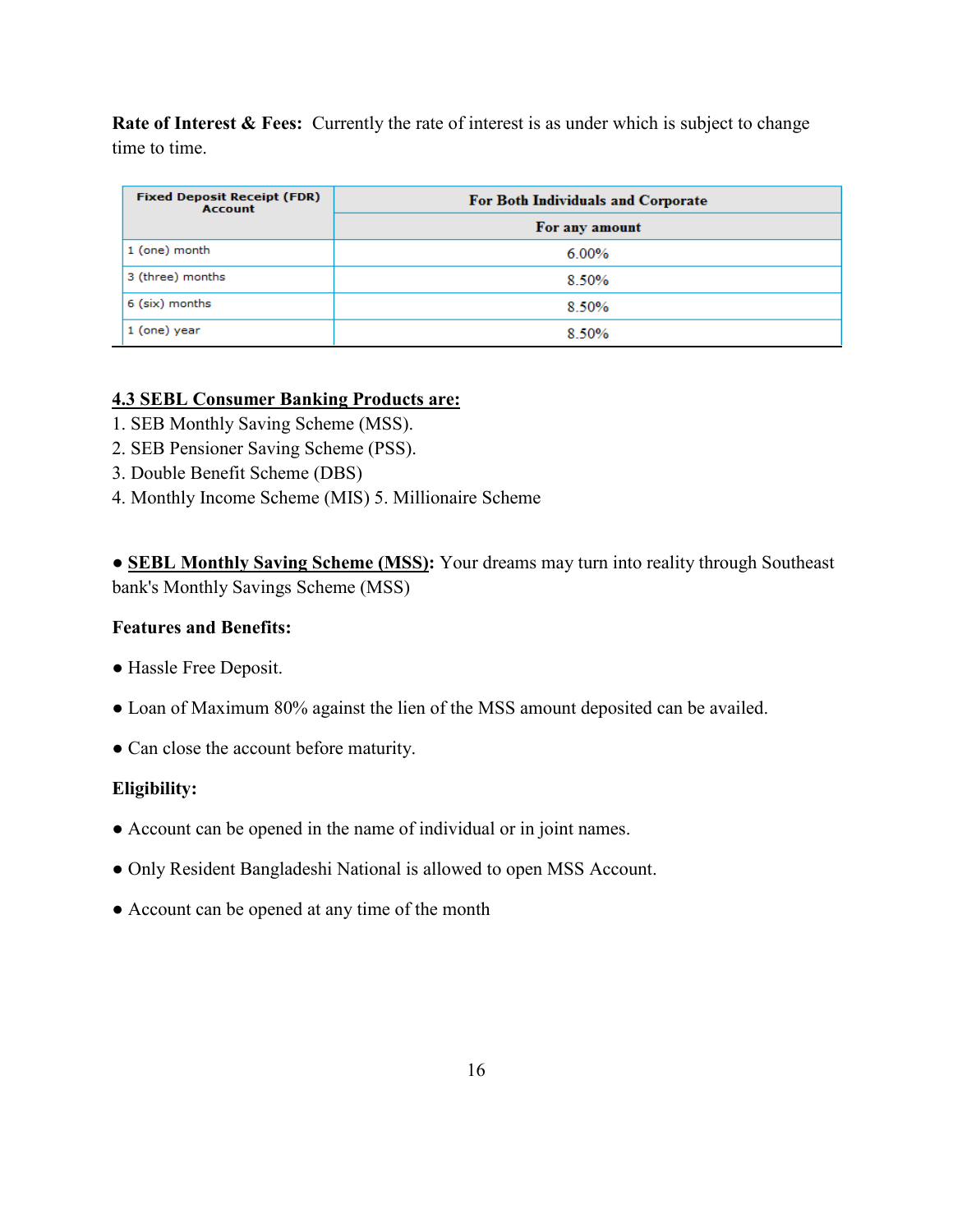|--|

| <b>Installment</b>        | <b>Matured Amount</b>                               |                                                    |                                                     |  |
|---------------------------|-----------------------------------------------------|----------------------------------------------------|-----------------------------------------------------|--|
| (Tk.500 or multiple up to | 2 years                                             | 3 years                                            | 5 years                                             |  |
| $25,000/-$                | Eff. Rate: 10.25%<br>(compounded on yearly<br>rest) | Eff. Rate: 10.30%<br>compounded on yearly<br>rest) | Eff. Rate: 10.40%<br>(compounded on yearly<br>rest) |  |
| $500/-$                   | 13,305.00                                           | 21,012.50                                          | 38,975.00                                           |  |
| $1000/-$                  | 26.610.00                                           | 42,025.00                                          | 77,950.00                                           |  |
| $5000/-$                  | 133,050.00                                          | 210,125.00                                         | 389,750.00                                          |  |
| $10000/-$                 | 266,100.00                                          | 420,250.00                                         | 779,500.00                                          |  |
| $25000/-$                 | 665,250.00                                          | 1,050,625.00                                       | 1,948,750.00                                        |  |

●**SEBL Pensioner Saving Scheme (PSS):** Pension Savings Scheme Offers clients to save their hard earned money every month for a secured future.

#### **Features and Benefits:**

- Loan of Maximum 80% against the lien of the PSS amount deposited can be availed.
- Client have to pay the Installment Amount by 15th day of a Month.
- Advance Installment can be provided.
- Installment amount can be given from any branch of our Bank.

#### **Monthly Installment Size and Benefit After Maturity**

|                                      | Matured Amount* |                |              |                 |
|--------------------------------------|-----------------|----------------|--------------|-----------------|
| <b>Monthly</b><br><b>Installment</b> | 4 Years         | <b>6 Years</b> | 8 Years      | <b>10 Years</b> |
|                                      | $@.10.25\%$     | $@10.30\%$     | $@.10.35\%$  | $@.10.40\%$     |
| $500/-$                              | 29,475.00       | 49,215.00      | 73,320.00    | 102,900.00      |
| $1,000/-$                            | 58,950.00       | 98,430.00      | 146,640.00   | 205,800.00      |
| $5,000/-$                            | 294,750.00      | 492,150.00     | 733,200.00   | 1.029,000.00    |
| $10.000/-$                           | 589,500.00      | 984,300.00     | 1.466,400.00 | 2.058,000.00    |
| $25,000/-$                           | 1,473,750,00    | 2,460,750.00   | 3,666,000.00 | 5.145,000.00    |

\*For Islamic Banking Branches, the matured amount may increase or decrease since the amount is calculated based on the profit/loss weightage.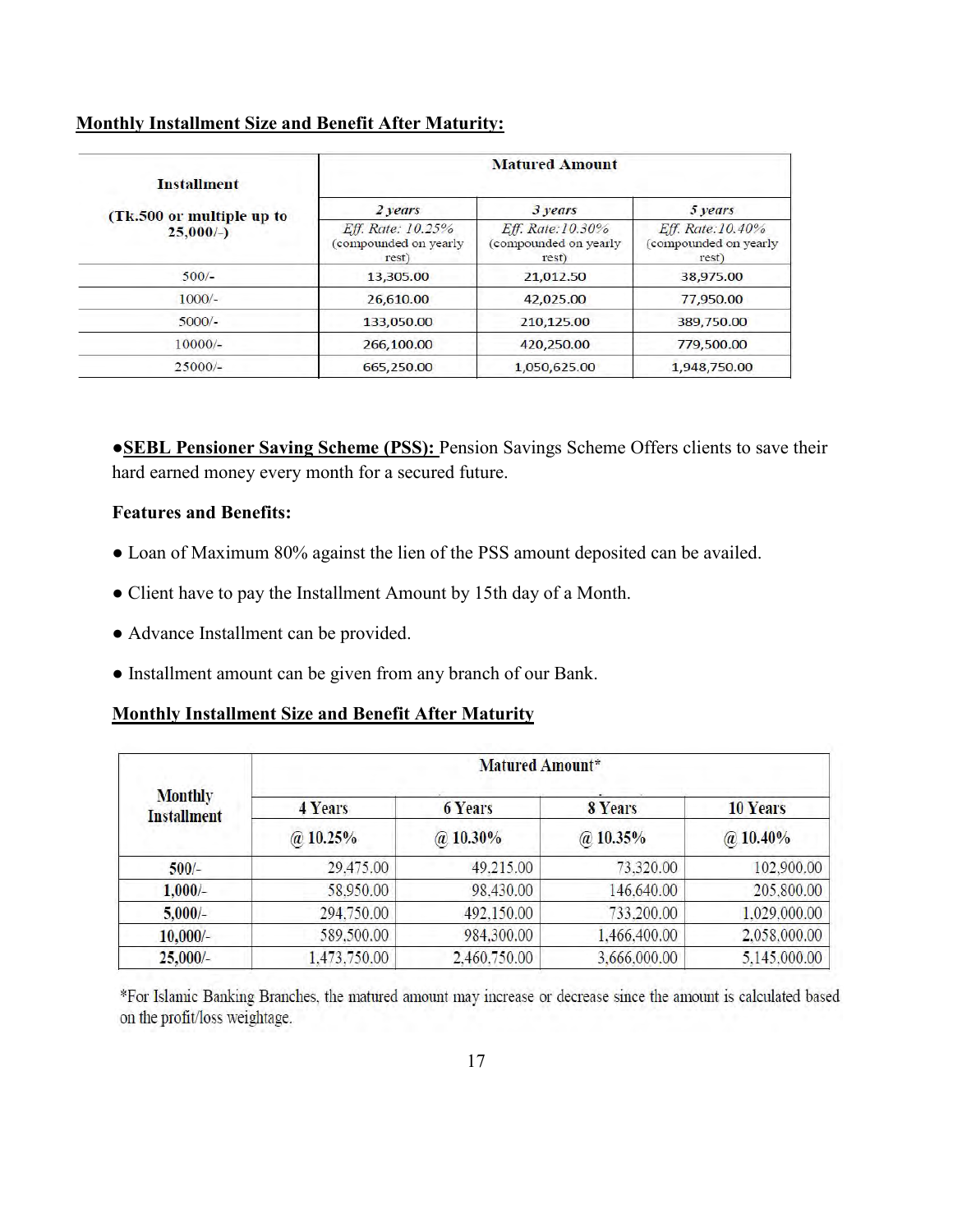#### ●**SEBL Monthly Income Scheme (MIS):**

- Period of Deposit : 3years and 5 years.
- Amount of deposit : Tk.100,000 or its multiple
- Monthly income : Tk.975 for 3years and Tk.1000 for 5 years.
- Loan advantage : 80% Loan Advantage on deposited amount.

● **SEBL Double Benefit Scheme:** Double Benefit Scheme (DBS) Account is a time specified deposit scheme for clients where the deposited money will be doubled on maturity.

- Period of Deposit : 7 years ▫ Amount of deposit : One can start deposit TK 10,000 or it's multiple. ▫ Maturity value : Will be double of once deposit amount. ▫ Tax and Excise duty: Tax/Excise Duty will be deducted as per govt. rules.
	- Loan advantage : 80% Loan Advantage on deposited amount.

 ●**SEBL Millionaire Deposit Scheme (MDS):** Millionaire Deposit Scheme (MDS) Account is a time specified monthly deposit scheme for clients where the deposited money will become one million on maturity

| □ Year Maturity               | : 4, 5, 6, 7, 8, 9 and 10 years.                                                        |
|-------------------------------|-----------------------------------------------------------------------------------------|
|                               | • Monthly Installment : Tk.16865 for 4years, Tk.12450 for 5 years, Tk.9850 for 6 years, |
|                               | Tk.7870 for 7, Tk.6470 for 8, Tk.5400 for 9 and Tk.4550 for 10 years.                   |
| ■ Maturity Value <sup>*</sup> | : Tk. $1000,000$                                                                        |
| □ Loan advantage              | : 80% Loan Advantage on deposited amount.                                               |

**\* The maturity value is an indicative figure. Tax/Excise Duty will be deducted as per govt. rules.**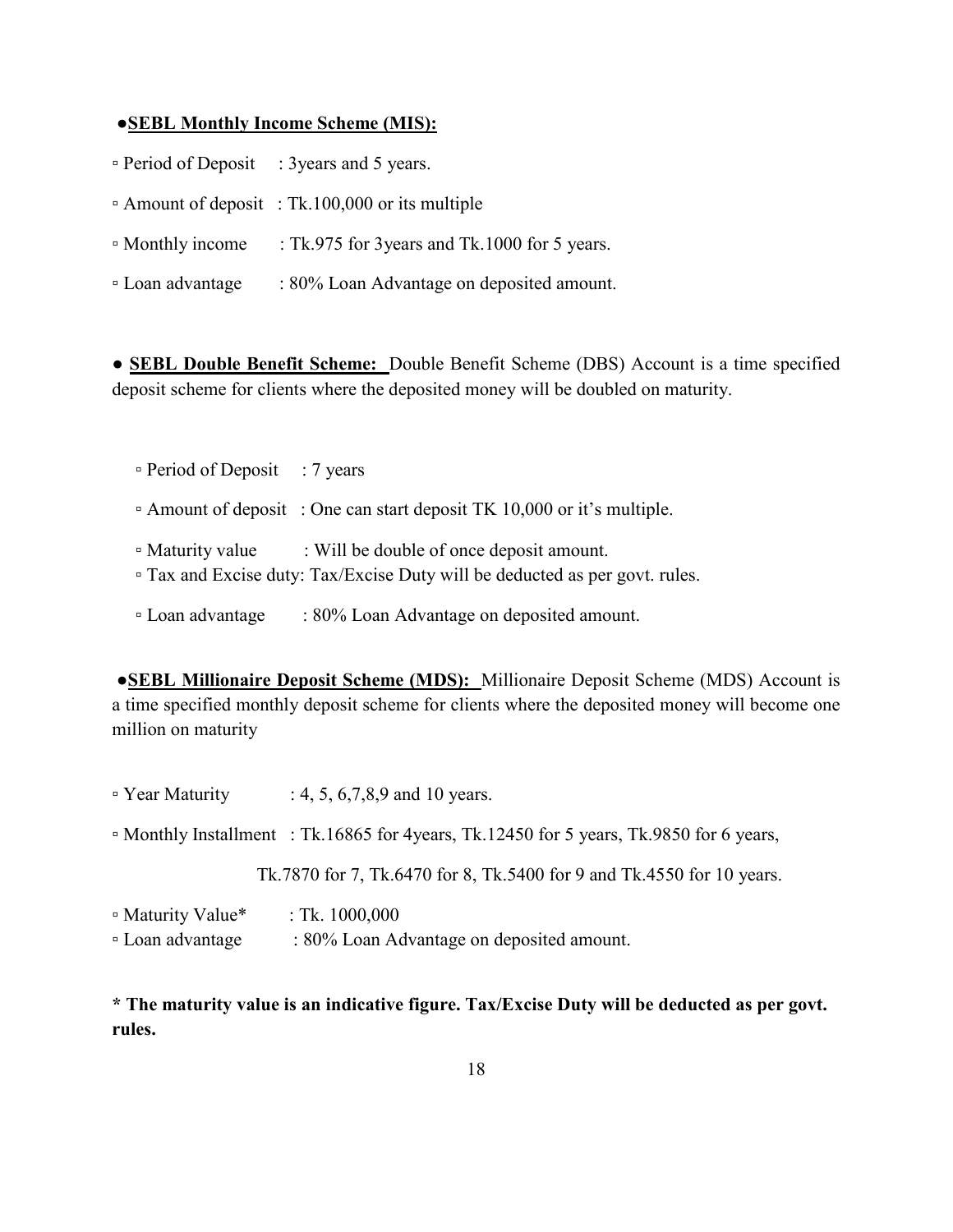## **4.4 Account Closing:**

For two reasons, one can be closed. One is by banker and other is by the customer.

▫ **By banker:** If any customer doesn't maintain any transaction within six years and the A/C balance becomes lower than the minimum balance, banker has the right to close an A/C.

▫ **By customer:** If the customer wants to close his A/C, he writes an application to the manager urging him to close his A/C.

#### **Different procedures are followed in cash of different types of A/C to close:**

▫ Fixed deposit A/C is closed after the termination of the period.

▫ Monthly and Pensioner Saving Scheme A/C is very easily closing if one of the clients didn't pay his/her monthly installment at the bank three months one after one.

▫ Another account's will be closed on the parties advice, if they want to close any one of the account clients must have to submit an A/C closing letter through des pass. Then the manager operation marks it and send to the authorized officer to closes the A/C.

#### **Closing process for current & savings A/C:**

 $\sim$  After receiving customer's application the officer verifies the balance of the A/C.

▫ He then calculates interest and other charges accumulated on the A/C.

▫ If it bears a credit balance, the officer writes advice voucher. He gives necessary accounting entries post to accounts section.

▫ The balance is returned to the customer. And lastly the A/C is closed.

▫ But in practice, normally the customers don't close A/C willingly. At times, customers don't maintain any transaction for long time. Is this situation at first, the A/C becomes dormant and ultimately it is closed by the bank.

## **4.5Remittance:**

Remittance of funds is ancillary services of SEBL. It aids to remit fund from one place to another place on behalf of its customers as well as non- customers of bank. SEBL has its branches in the major cities of the country and therefore, it serves as one of the best mediums for remittance of funds from one place to another.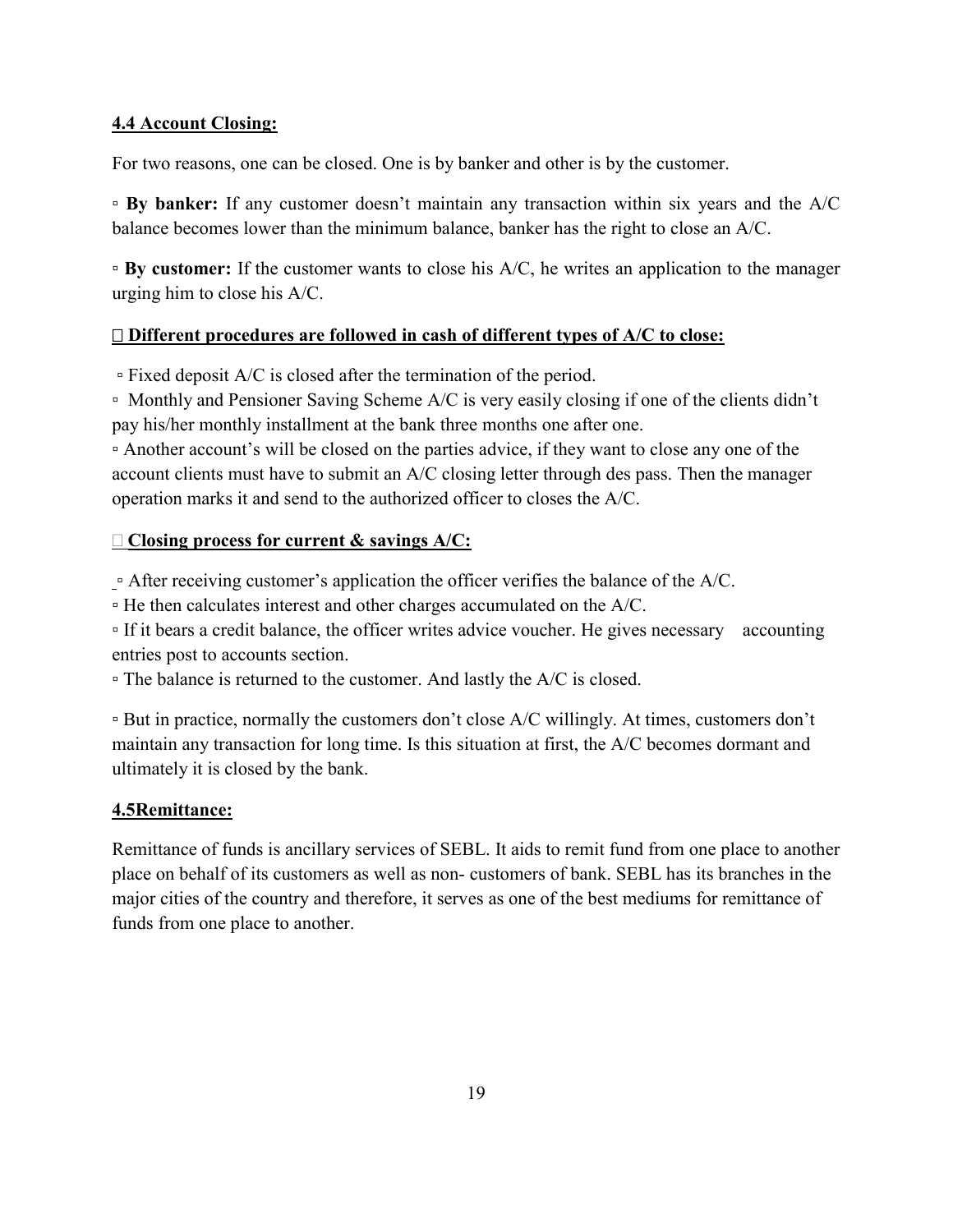The main instruments used by SEBL, Corporate Branch for remittance of funds.

- Payment Order Issue/Collection
- Demand Draft Issue/Collection
- IBC/OBC Collection.

# **4.6 Payment Order Issue/Collection:**

The pay order is an instrument issued by bank, instructing itself a certain amount of money mentioned in the instrument taking amount of money and commission when it is presented in bank. Only the branch of the bank that has issued it will make the payment of pay order.

## **Issuing of Pay Order:**

The procedures for issuing a Pay Order are as follows:

▫ Deposit money by the customer along with application form.

▫ Give necessary entry in the bills payable (Pay Order) register where payee's name, date, PO no, etc is mentioned.

▫ Prepared the instrument.

▫ After scrutinizing and approval of the instrument by the authority, it is delivered to customer. Signature of customer is taken on the counterpart.

# **Different modes of PO when a customer can purchase:**

 ▫ **By cash:** Cash A/C Debit Bills payable (PO) A/C Credit. Income on commission A/C Credit. ▫ **By account:** Customer's A/C Debit Bills payable (PO) A/C Credit. Income on commission A/C Credit. ▫ **By transfer:**

SEBL General/ other Dept Clients A/C Debit Bills payable (PO) A/C Credit. Income on commission A/C Credit.

PO A/C is the current liabilities of bank, which is acquired to be discharged by beneficiaries against cash or through an account.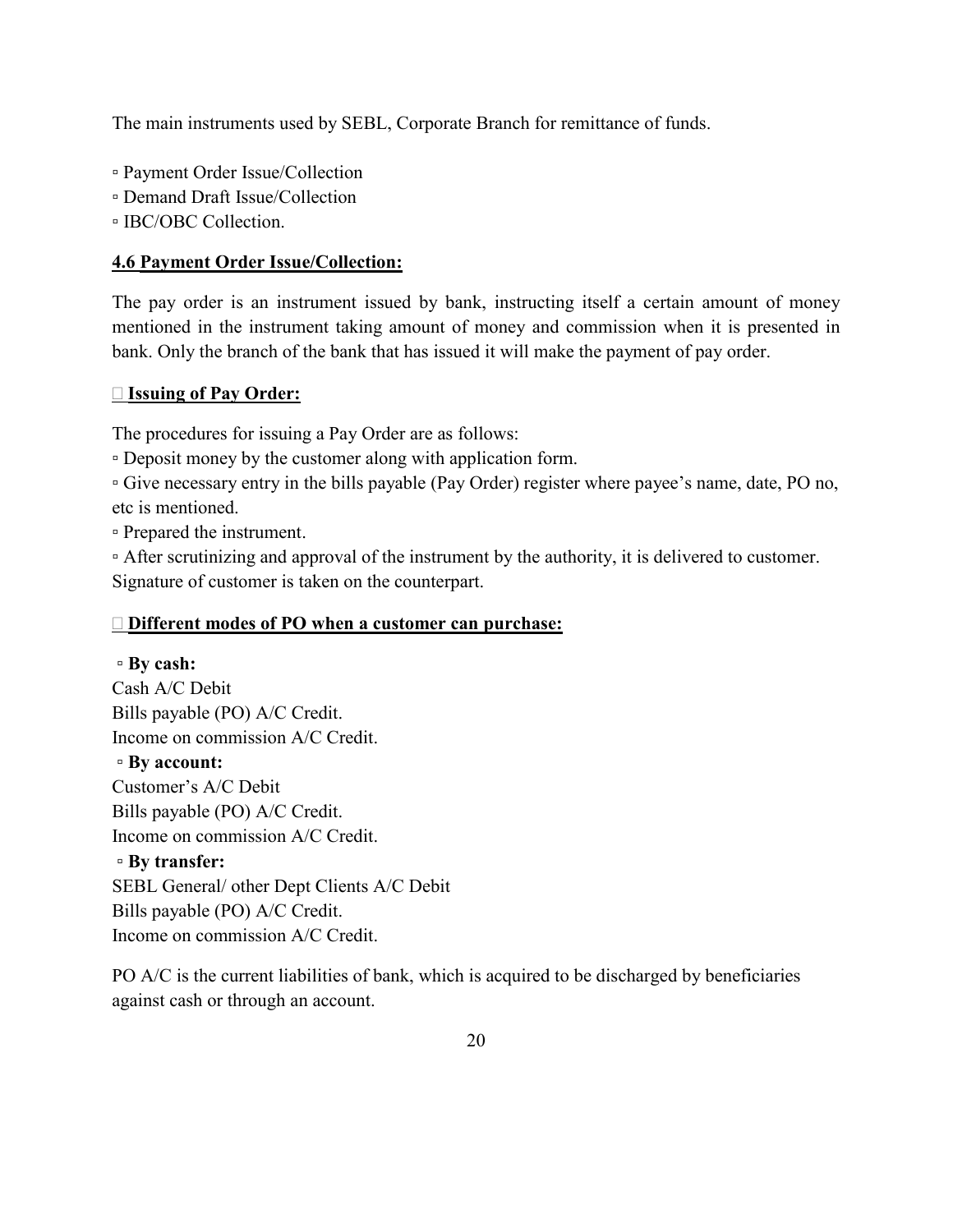## **Cancellation of a Pay Order:**

If a buyer wants to cancel it, he should submit a letter of instrument in this regard and also return the instrument.

Accounting treatment: Adjustment entry wills be-

Bills payable (PO) ---------------Dr. Customer A/C------------------Cr.

## **When PO is lost:**

If the instrument is lost, the holder will inform to the issuing bank immediately. Bank will mark 'stop payment' on the Bills payable (PO) Register. Buyer will then ask for a new instrument by submitting a General Diary copy, and indemnity bond. A new instrument will be delivered.

**Demand Draft Issue/Collection:** The person intending to remit the money through a Demand Draft (DD) has to deposit the money to be remitted with the commission which the banker charges for its services. The amount of commission depends on the amount to be remitted. On issue of the DD, the remitter does not remain a party to the instrument: i) Drawer branch ii) Drawee branch iii) Payee. This is treated as the current liability of the bank as the banker on the presentation of the instrument should pay the money. The banker event on receiving instructions from the remitter cannot stop the payment of the instrument. Stop payment can be done in the following cases:

 **Loss of draft before endorsement:** In this case, "Draft reported to be lost, payee's endorsement requires verification" is marked.

 **Loss of draft after endorsement:** In this case, the branch first satisfies itself about the claimant and the endorsement in his favor.

## **Charges of DD:**

A commission of 0.15% is taken on the draft value  $& Tk.50/=$  is taken as postal charge.

## **Cancellation of DD:**

To cancel an issued DD, the client has to submit an application. Issuing branch then sends an Inter Branch Debit Advice (IBDA) to the drawn branch against previously issued IBCA.

After that the following entries are given:

General A/C drawn on branch---------Dr. Client's A/C ---------------------------------------Cr.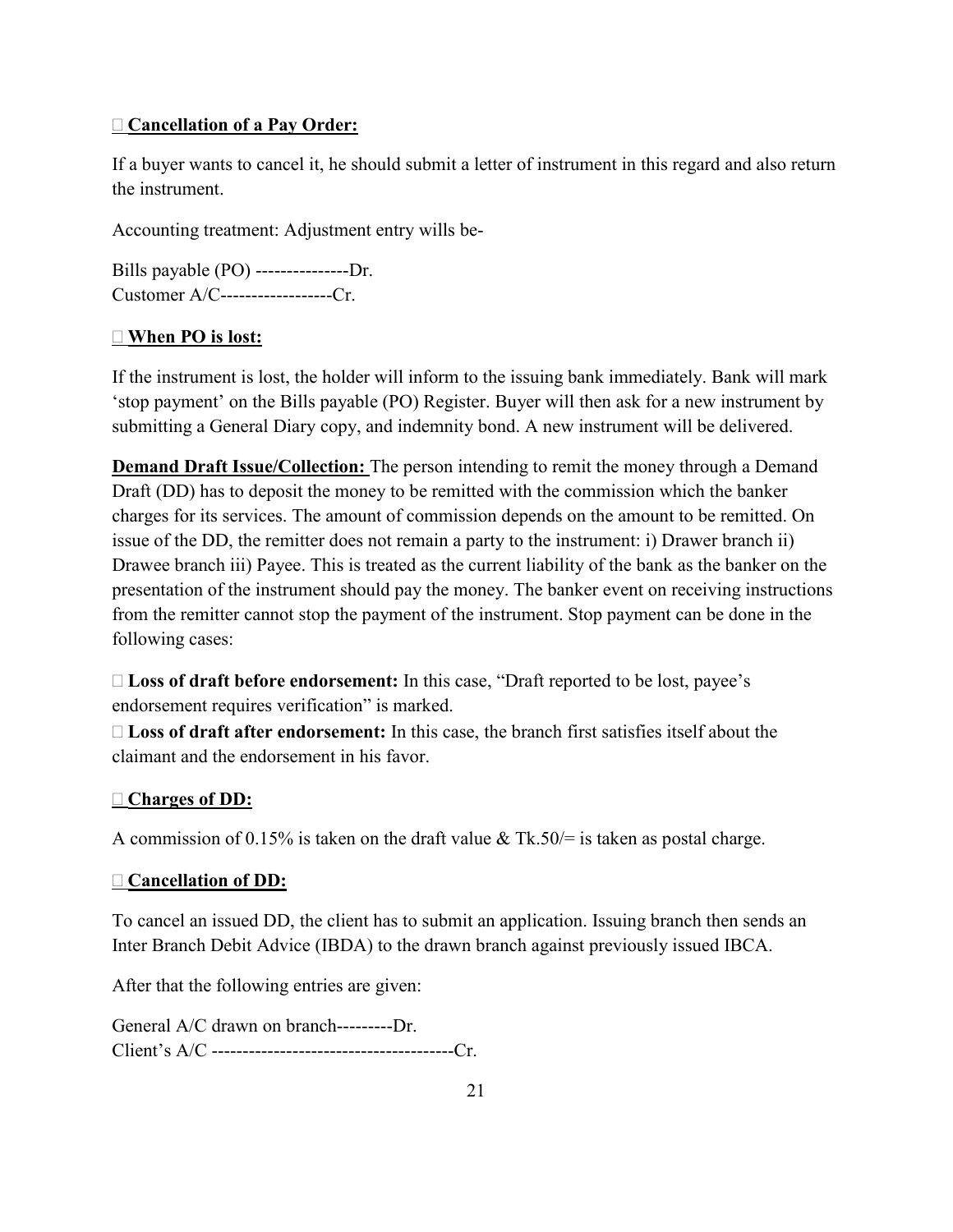#### **4.7 IBC/OBC:**

By OBC, we mean that those cheques drawn on other banks which are not within the same clearing house. Officer gives OBC seal on this type of cheques and later sends a letter to the manager of the branch of the some bank located in the branch on which cheque has been drawn. After collection of that bill branch advises the concerned branch in which cheques has been presented to credit the customer account through Inter Branch Credit Advice (IBCA). In absence of the branch of the same bank, officer sends letter to manager of the bank on which the cheques is drawn. That bank will send pay order in the name of the branch. This is the procedure of OBC mechanism. Actually OBC comes from the outside bank's branch, or inter branches. Suppose AGRANI Bank, Jatrabari Branch sent a Cheque, which no: 012536, Tk. 5,00,000/- to South East Bank Limited against AGRANI Bank Motijheel Corp. Branch. So this cheque could be an OBC. Now what South East Bank Limited has to do? SEBL tries to collect this cheque through Bangladesh Bank Clearing House, and credited clients account.

#### **OBC Collection Process:**

Create a Voucher against OBC: S/D A/C OBC Tk.

.10% Cut off as Commission on OBC Tk. ….. 15% Cut off as Vat on Others Tk. ….. Tk. …/- Cut off as Postage Recovery Tk …….

Total Tk……./-

In this condition SEBL got the cheque amount of Tk. ………../-, but after cut off the commission, vat and postage recovery SEBL will be credited the amount Tk. (……. – …..)= Tk………/- in party account.

#### **Bangladesh Bank Circulation about OBC:**

Bangladesh Bank has circulated some things about OBC. These are given below:

**▫** If the cheque amount will be under Tk. 1,00,000/- then bank's OBC commission will be charged at .15%.

**▫** If the cheque amount will be above Tk. 1,00,000/- to Tk. 5,00,000/- then Bank's OBC commission will be charged at .10%.

**▫** If the cheque amount will be above Tk. 5,00,000/- then Bank's OBC commission will be charged at .5%.

**▫** Against the OBC the Government Tax will be realized on 15% on Commission Amount.

**▫** Postage Recovery will be realized Tk. 20/- for each OBC.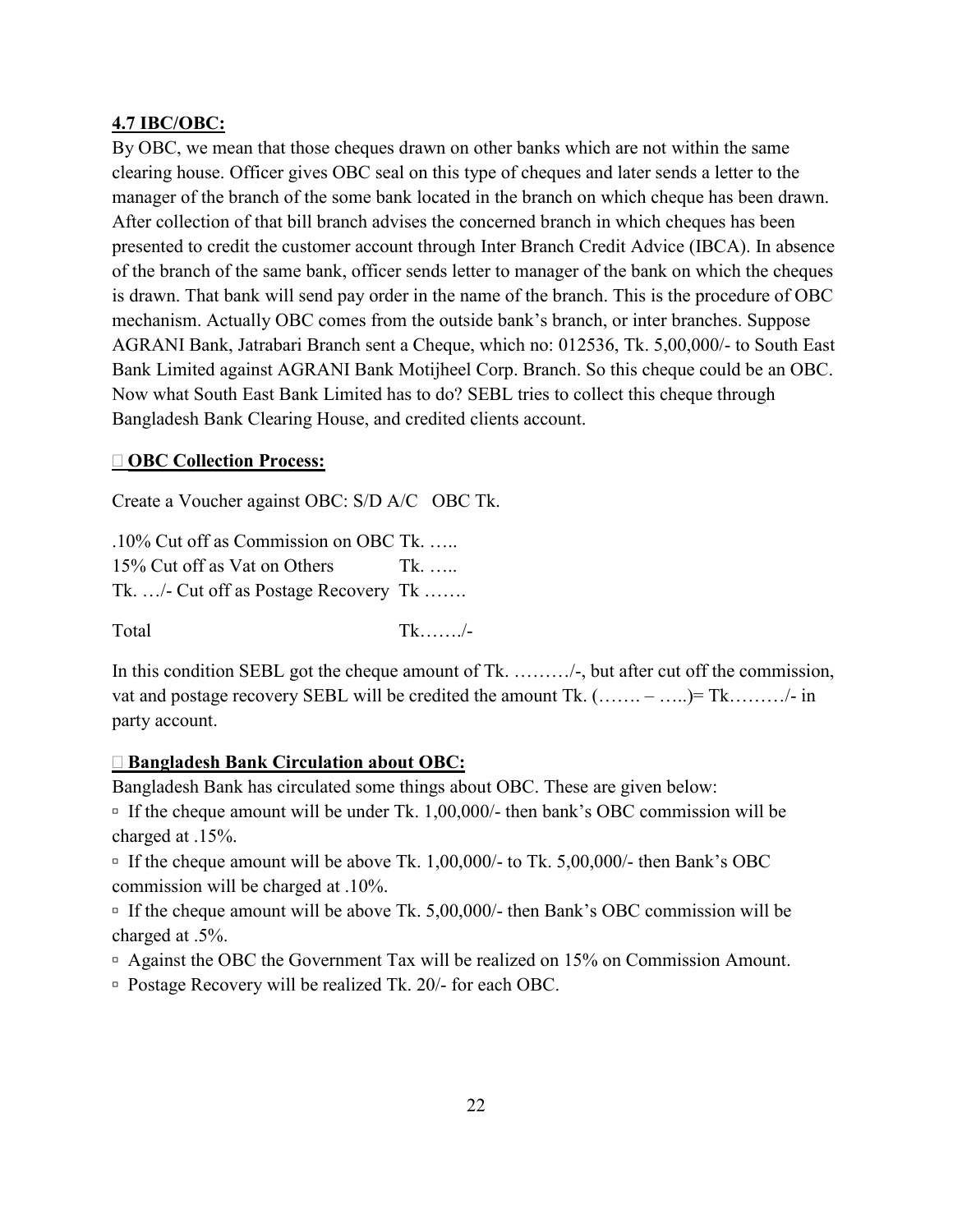#### **4.8 Accounts Department:**

Accounts Department is play most vital role in Banking. Accounts Department is a department with which each and every department is related. It records the profit & loss A/C and statement of assets and liabilities by applying "Golden Rules" of book-keeping. The functions of it are theoretical & computerized based. SEBL Corporate Branch records its accounts daily, weekly, and and monthly every record.

This entire executive's helps me a lot in my internship program at SEBL. They didn't guide me as an Internee; they guide me as a training officer of SEBL to gather practical knowledge about Banking. They tried there best to inform me every thing about accounts department. I hope I knew every thing that gave me as a new comer in banking sector.

Basically Accounts Department is not alone. Accounts department is a mix of as follows: ▫ Cash

- Transfer
- Clearing

## **4.9 CASH:**

The cash section of any branch plays very significant role in Accounts Department. Because, it deals with most liquid assets the SEBL Corporate Branch has an equipped cash section. This section receives cash from depositors and pay cash against cheque, draft, PO, and pay in slip over the counter. Every bank must have a cash counter where customer withdrawn and deposit there money. When the valued client's deposit their money at the cash counter they must have to full fill the deposit slip his/her own, then they sing as the depositor option's then they deposit their money through cash officer at the cash counter.

#### **RECEIVING CASH:**

Any people who want to deposit money will fill up the deposit slip and give the form along with the money to the cash officer over the counter. The cash officer counts the cash and compares with the figure written in the deposit slip. Then he put his signature on the slip along with the 'cash received' seal and records in the cash receive register book against A/C number.

At the end of the procedure, the cash officer passes the deposit slip to the counter section for posting purpose and delivers duplicate slip to the clients.

Account treatment: Cash A/C--------------------- Dr. Customer's A/C------------- Cr.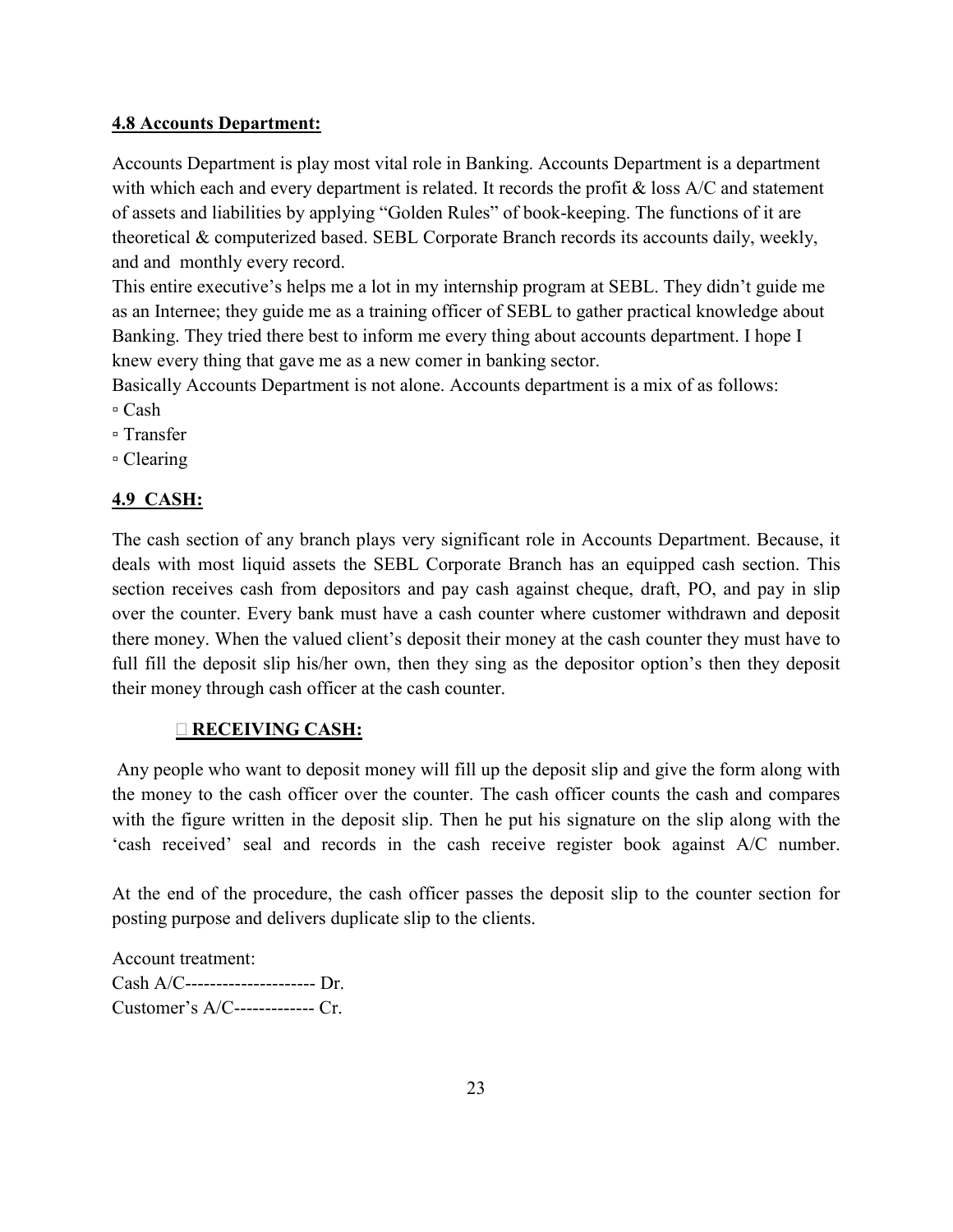#### **Debit Voucher:**

For making cash payment like entertainment, conveyance, Account Department writes a debit voucher. Amount is withdrawn through cash section by presenting debit voucher.

#### **4.10 Transfer and Clearing**

Transfer is not a critical sector in banking but it is very important. Transfers play a vital role in banking sector. So now we have to know what transfer is: basically transfer is a type of register maintaining matter. In this register officer write down every day transactions in Debit and Credit side then the officer calculate both the side of the register if both side shown same amount, it means that the total day's transaction is completely okay.

#### **CLEARING**

Clearing is one of the magical parts of banking. I really enjoyed this part of the accounts department and banking sector.

#### **What is Clearing House?**

In Bangladesh Bank, there is a very large room, which contains fifty (50) or more tables for each bank that is called the clearing house.

#### **Nature of clearing house:**

 $\Box$ 1st Clearing House □Return Clearing House

 **Clearing House Process:**Every bank has an officer of clearinghouse who is work with Bangladesh Bank clearing house. Acutally most of major client deposit their account in different kinds of bank cheques. Clearing officer check all the cheques and deposit slip very carefully and then he received the cheque. After that the clearing officer posting all the cheques in computer software which is recognized through Bankgladesh bank computer department. Then clearing officer seal all the cheques in advance date after that the officer endorsement all the cheques and sign all the cheques. All the cheques are posted in the computer by branch wise, then officer print the entire document and staple all the cheques by branch wise this is called schedule of clearing house. This is very vital job because every cheque must have to staple very carefully, it means cheque amount and the print sheet amount and cheque branch must have to be same. If the cheques staple in wrong direction, the cheque may be return from another bank, that's why SEBL not to be able to credited party account.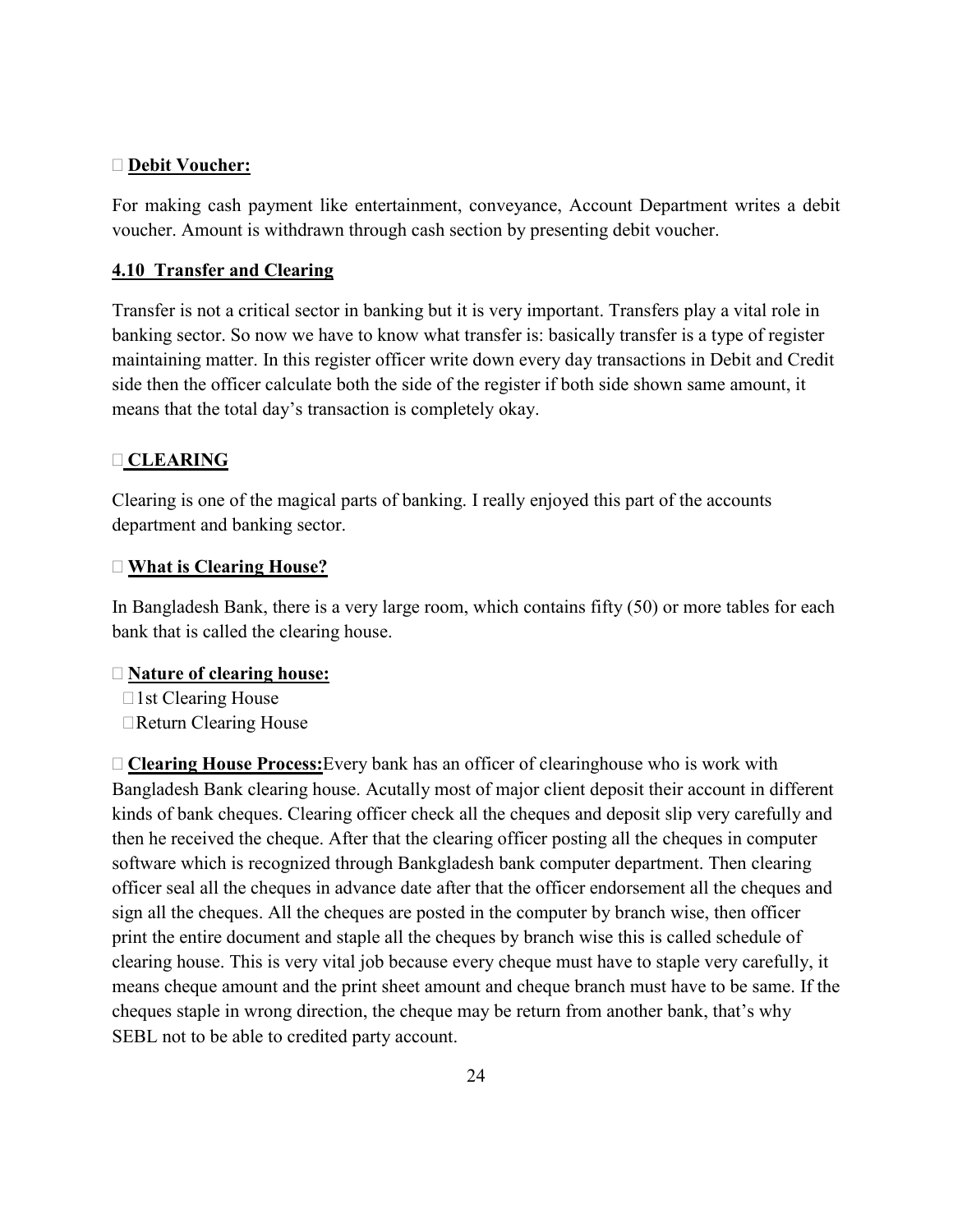When the clearing officers enter the clearinghouse, his first job is to send the cheque to the Bangladesh Bank computer department by scanning.

All of the procedure the clearing in charge goes to the Bangladesh Bank clearing house before 10 am in the morning. The clearing officer check all the bank's cheque and he put all the cheques in bank wise, like as this another bank's delivered there cheques in SEBL desk. Then the officers of SEBL have to calculate all the cheques by using calculator machine, Staple pin remover, and then he divided all the cheques as SEBL Branch wise.

## **Types of Clearing Cheque:**

SEBL Corporate Branch performs the bill clearing function through Bangladesh Bank. SEBL Corporate Branch acts as the agent of all SEBL branches for the clearing house of the Bangladesh Bank. There are two types of cheque which are-

- 1. Inward clearing cheque
- 2. Outward clearing cheque

## **INWARD CHEQUES:**

Inward cheques are those ones drawn the respective branch which have been presented on other banks and will be cleared / honored through the clearing house of Bangladesh Bank. Then the cheque is called inward cheque of SEBL Corporate Branch.

#### **Accounting treatment:**

Customer's A/C Debit SEBL General A/c credit……….

## **OUTWARD CHEQUES :**

Outward cheques are those ones drawn on other bank branches which are presented on the concerned branch for collection through clearing house of Bangladesh Bank. These cheques are called outward clearing cheques.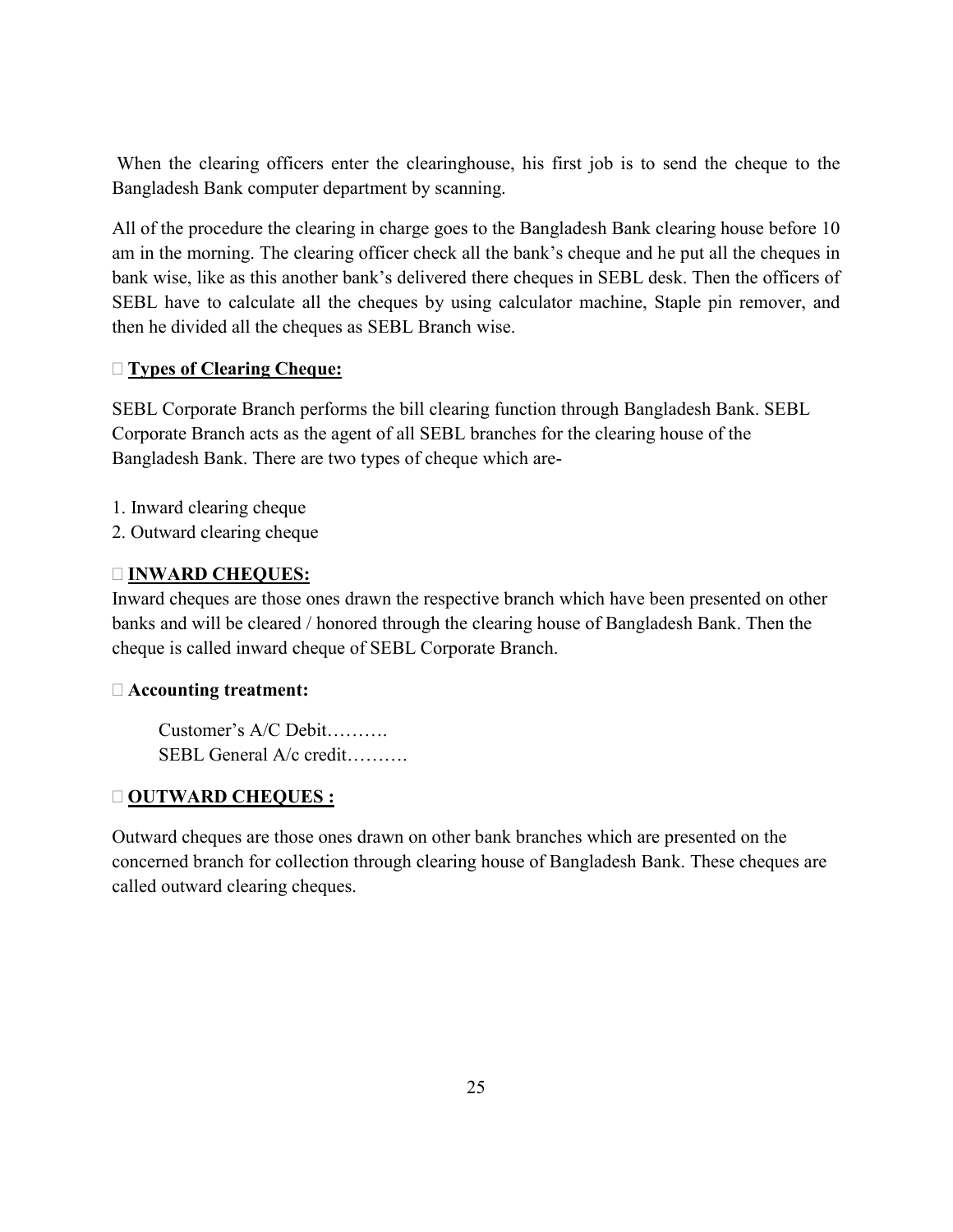# **Chapter-05**

## **5.1 CRITICAL OBSERVATION & FINDINGS OF PROBLEM**

SEBL is one of the potential banks in the banking sector. The employees of the bank were very helpful and nice to me. In spite it was not an easy job to find so many things during the very short period of practical orientation program. Now, I would like to present my observations and give, my opinion to improve the banking service and make their customer more satisfied.

**●Lack of dynamic and prompt customer service:** Since a number of new banks are coming to existence with their extended customer service pattern in a completely competitive manner. Customer services must be made dynamic and prompt. Now a day, people have very little time to waste but want fastest and unique services in short time. Moreover they seek the bank which will provide more facilities and attractive offer compare to other bank. Therefore southeast bank should think sincerely about the renovation of their customer service and facilities which will be more attractive and innovative rather than traditional one.

● **Lack of Proper Division of Labor and man power:** There is lack of division of labor in the branch. Therefore everybody has to handle every type of banking services. Moreover if one personnel is absence in a department then extra burden will fall to another. This decreases the level of performance of the personnel, though it reduces monotonousness. But lack of division of labor hampers the discipline of working environment. So customers have to wait for some time for the desired service, which is contrary to the Premium Banking objective.

**●Confusion on double standard banking:** Beside the general banking system, Islamic banking system has been introduced in Southeast Bank Limited. This sort of double standard in banking may create confusion in the mind of customers. The most important think which I have observed is that SEBL, Corporate Branch not dealing with Islamic Banking.

● **Lack of effective advertising and promotion:** Advertising and promotion is one of the weak point of Southeast Bank Limited, Southeast Bank Limited does not have any effective promotional activities through advertisement, but other banks have better promotional strategy. Therefore most customers are not known about their Islamic banking branch.

● **Lack of Computer Knowledge:** All the organizations including banks are now mostly depends on computer but employees do not have much knowledge on computer.

● **Unsatisfactory software performance**: Southeast bank use Ultimus software for performing their banking activities. But the software often hanged as because of slower upgrade of data by vender. Therefore it delays to performing banking activities at time.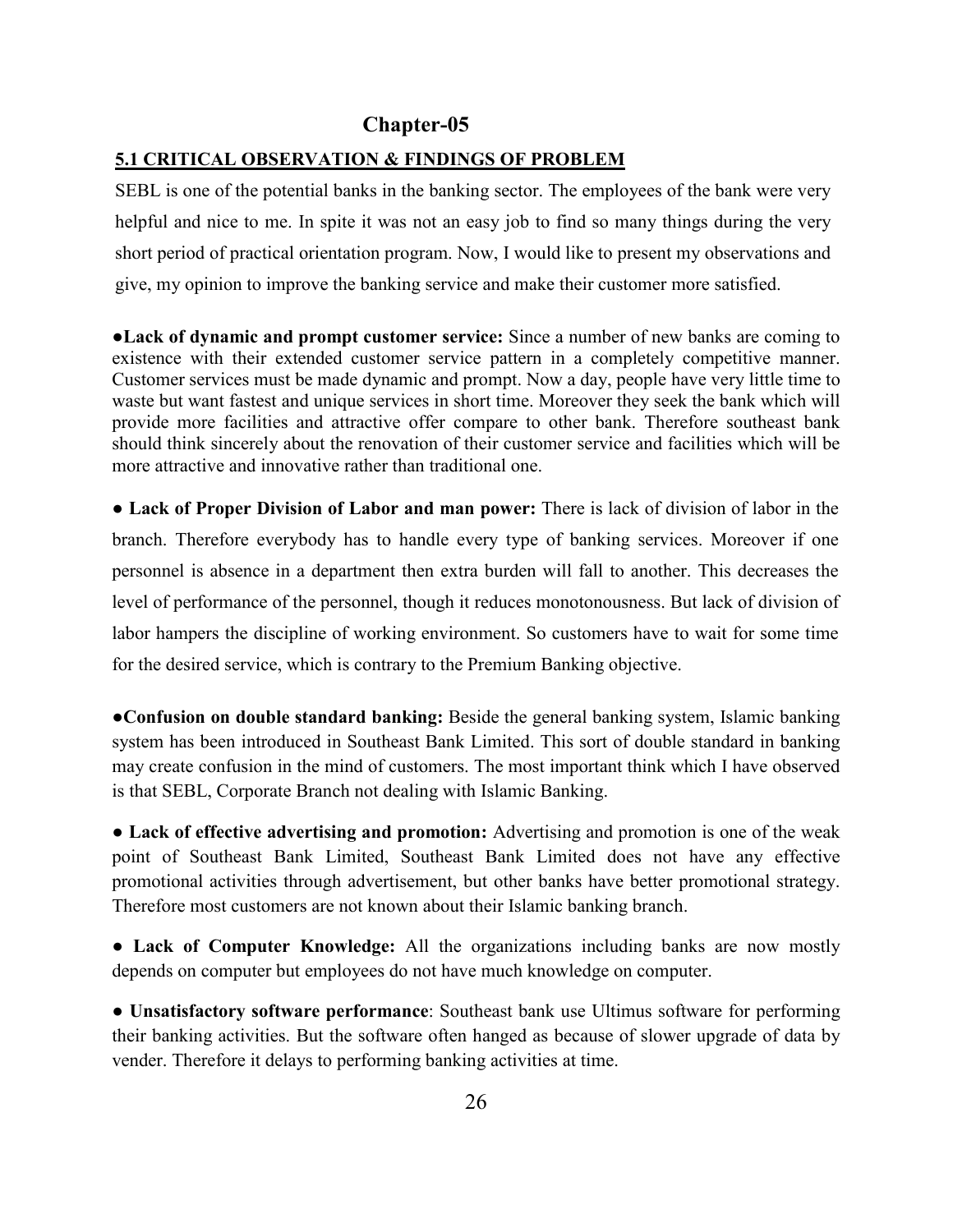# **5.2 Recommendations:**

● **Establishment of more ATM Booth**: customers are not very happy regarding availability of ATM booths of Southeast Bank Limited. Only a few number of ATM booths are available over the country.

● **Improved Customer Service:** Improvement of customer service is very much essential. To compete with other banks, customer service should be improved as online service, internet service, 24 hours customer service etc.

● **Recruitment of more Employees:** I have found from my working experience that bank should increase their number of employees. Sometimes employees cannot give proper attention to their clients because of increasing working pressure. Bank can recruit more employees and divide their work properly so that they can give proper attention to the customers.

**● Pursue an attractive advertising campaign:** Southeast Bank Limited can focus on pursuing an aggressive advertising campaign in order to build up a strong image and reputation among potential customers. In this context, the valuable strengths can be used for positioning the online banking image of the bank. TV ads may be aired to reach a wider array of customers. Thus an offensive marketing strategy emphasizing customer satisfaction and service quality can bring valuable business for the Bank.

● **Ensure availability of Machineries:** Every department should ensure the availability and proper maintenance of necessary machines like photocopy and printing machines.

● **Ensure effective computer literacy:** As the bank is now mostly depends on computer therefore to increase the computer skills of employees, the bank should provide training. Though they have knowledge about computer but it is not enough. So bank should provide training to their employees to make them efficient in computer.

●**Training program:** Branch can arrange training program on different banking rules & regulation set by Bangladesh Bank which will optimize the efficiency of employees.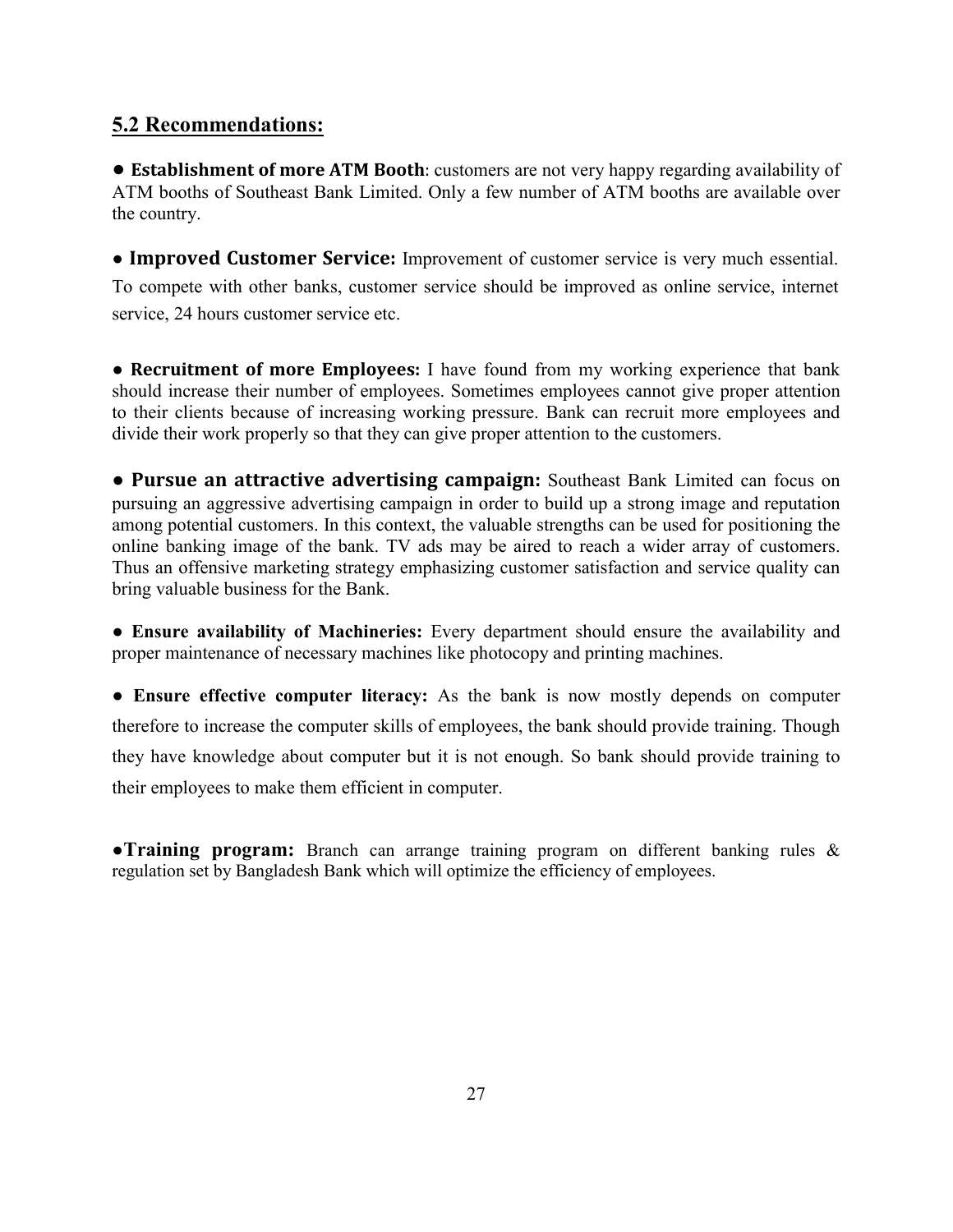# **5.3 Conclusion:**

It is widely accepted that credit is a phenomenon of economic development and banking system is vital agent which plays a crucial role in this process. Financial intermediaries, particularly banks have a very important role in raising of the financial resources because of its capacity to tap resources from a wider spectrum of people. Banks ability to make positive contribution in ignition the process growth depends to a great extent on the way the banking funds are invested. South East Bank places utmost importance on its banking operation. The whole process comprises deposit management, account management, credit risk management, asset liability management, internal control and compliance. The bank must make a positive attempt to be more outward looking in their goals and aware of what is happening. They must also emphasize on the domestic scenario more closely and analyze any certain trends and strategies of their competitors. I hope in spite of my all limitations, this experience of sharing works with such working environment will help me a lot in my professional life.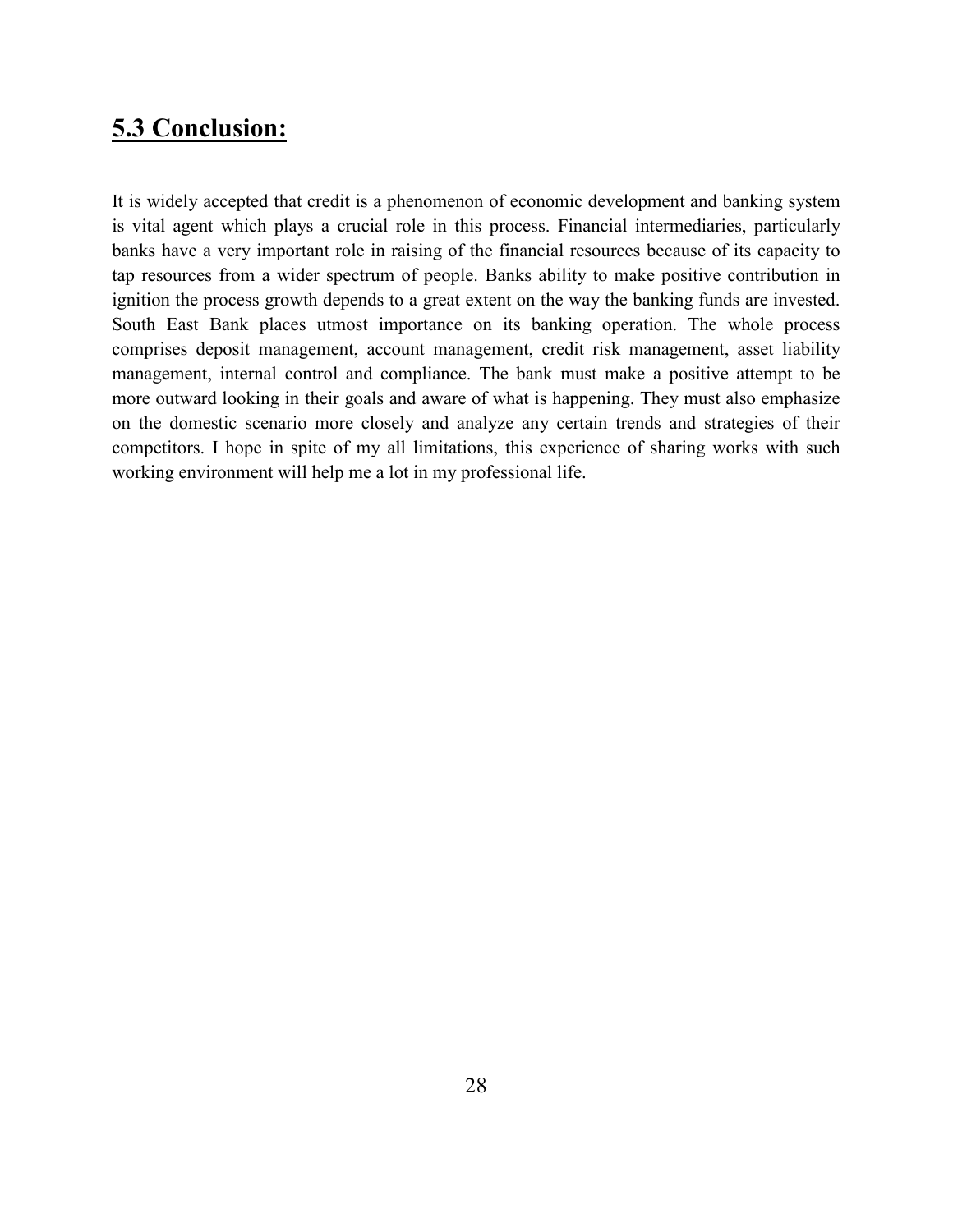# **References:**

## **Sources from text books**

- Annual report 31 December, 2014 of South East Bank Limited
- Previous Internship Report
- General Banking Manual of South East Bank Limited.
- Dr.A.R. Khan "Bank Management" Third Edition.

# **Sources from internet**

- Website of South East Bank Limited: [www.seblbd.com](http://www.seblbd.com/)
- Website of Bangladesh Bank: [www.bangladesh-bank.org](http://www.bangladesh-bank.org/)
- ●www.Assignmentpoint.com